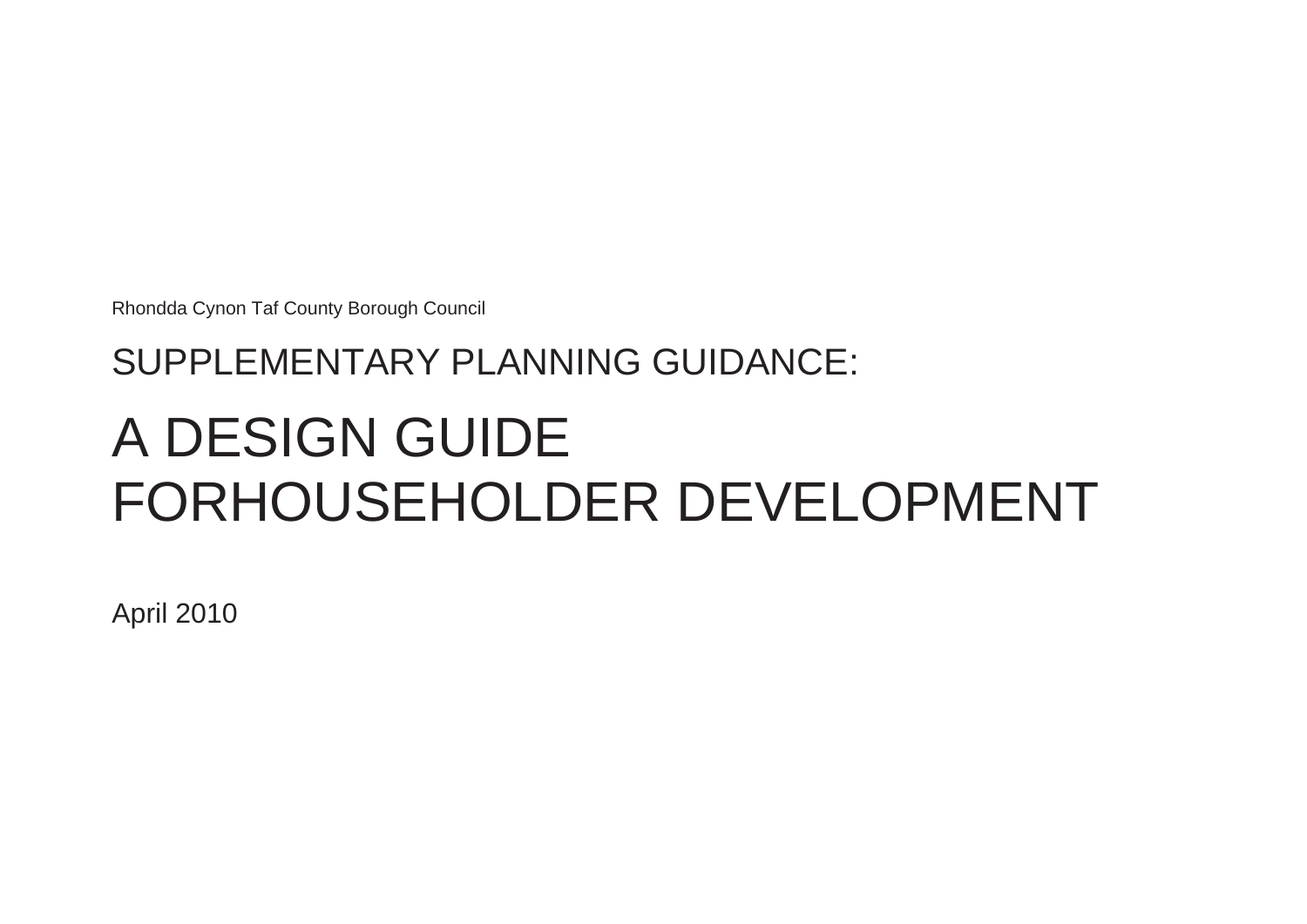# Contents Page

| 1.   |                                                |
|------|------------------------------------------------|
| 1.1  | Purpose of this document4                      |
| 1.2  | Status of the design guidance4                 |
| 1.3  |                                                |
| 1.4  | Working out your requirements5                 |
| 1.5  |                                                |
| 1.6  |                                                |
| 1.7  |                                                |
| 1.8  |                                                |
| 1.9  | Consider professional design advice6           |
| 1.10 |                                                |
| 2.   |                                                |
| 3.   |                                                |
| 3.1  | Guidance Note 1: Understanding your house and  |
| 3.2  | Guidance Note 2: Extensions and conservatories |
| 3.3  | Guidance Note 3: Garages and outbuildings12    |

| 3.4  | Guidance Note 4: Dormer windows and            |
|------|------------------------------------------------|
| 3.5  | Guidance Note 5: Boundary treatments15         |
| 3.6  |                                                |
| 3.7  | Guidance Note 7: Providing for access and      |
| 3.8  | Guidance Note 8: Raised decks and balconies16  |
| 3.9  | Guidance Note 9: Resource efficiency17         |
| 3.10 | Guidance Note 10: Crime prevention19           |
| 4.   |                                                |
| 5.   |                                                |
| 5.1  |                                                |
| 5.2  | Types of permission which may be required20    |
| 5.3  | Typical requirements for submitting a planning |
| 5.4  |                                                |
| 5.5  |                                                |

Page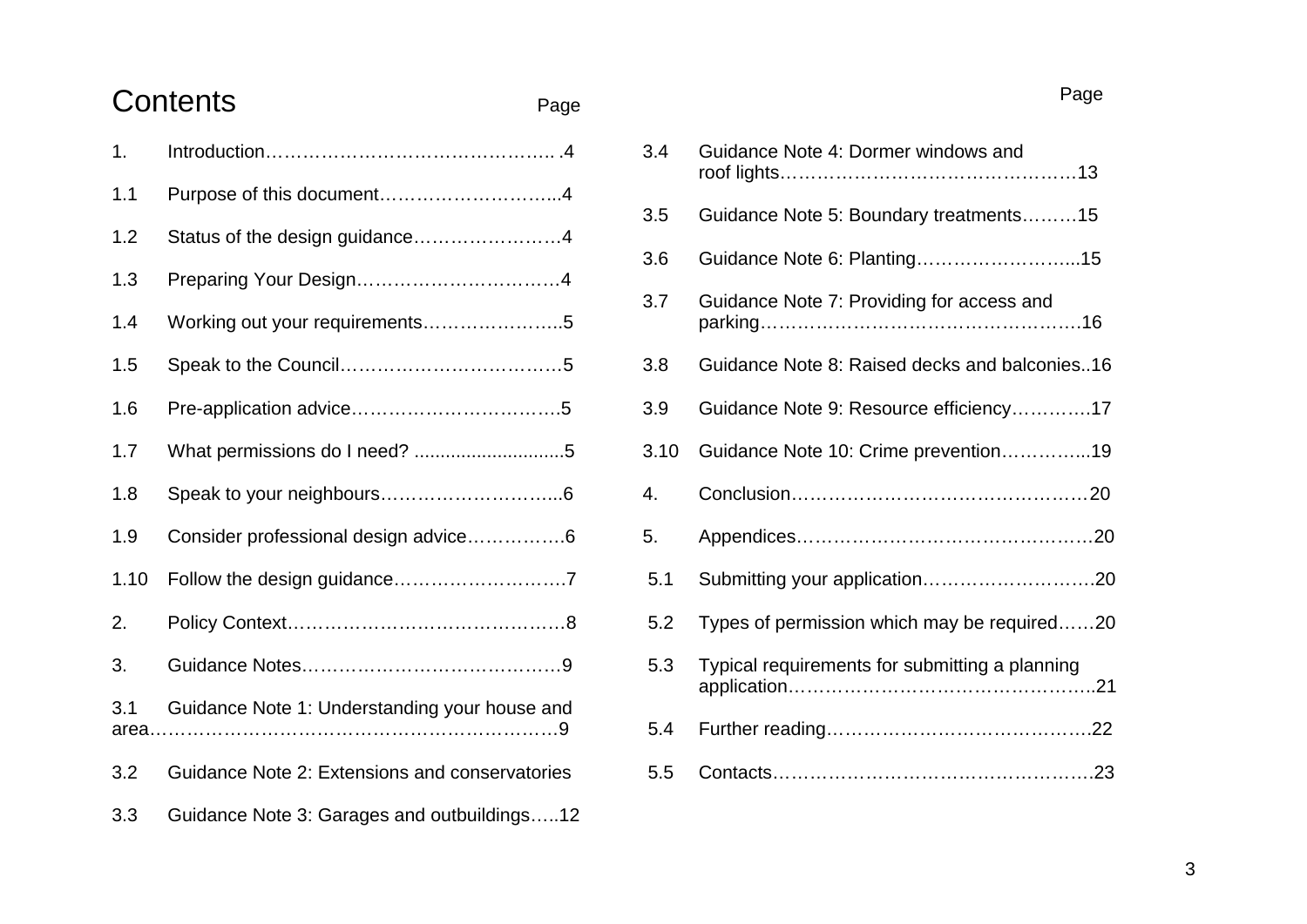# **1. Introduction**

- **The planning system for Wales requires that all new development, extensions and alterations to existing properties be well designed.**
- **Well-designed and built alterations and extensions can help owners meet their changing needs, add value to properties and enhance the local area. With good design it is also possible to reduce energy bills and avoid wasting natural resources.**
- **Part 3 (Guidance Notes) of this document gives guidance on design to householders who are planning alterations or extensions to their properties. It explains the design issues the Council's planning department will want you to consider.**
- **However you are also recommended to follow the guidance for changes that do not require planning permission.**
- **This document also sets out the information you will need to submit with your planning application**

#### **1.1 Purpose of this document**

1.1.1 This document sets out design guidance for householders. It aims to raise the standard of householder development to ensure that new

development makes a positive contribution to regenerating communities in Rhondda Cynon Taf. National Planning Policy for Wales requires all new development, including extensions and alterations to existing dwellings to be well designed.

1.1.2 Well-designed alterations and extensions can help owners meet their changing needs, add value to properties, and enhance the local area. With good design it is also possible to reduce energy bills and avoid wasting natural resources.

1.1.3 However, badly designed alterations and extensions can spoil the appearance of a building, and have a negative impact on the surrounding streetscape/ landscape, as well as the living conditions of neighbours.

1.1.4 The content of this Design Guide is an important consideration in deciding all householder planning applications. Applications may be refused if the guidance contained within is not followed.

#### **1.2 Status of this design guide**

1.2.1 This design guide relates the Wales-wide "A Design Guide for Householder Development", prepared by the Planning Officers Society for Wales, to the local context of Rhondda Cynon Taf.

1.2.2 All development should comply with the relevant Rhondda Cynon Taf Local Development Plan 2006-2021 policies and this Supplementary Planning Guidance will assist with achieving this.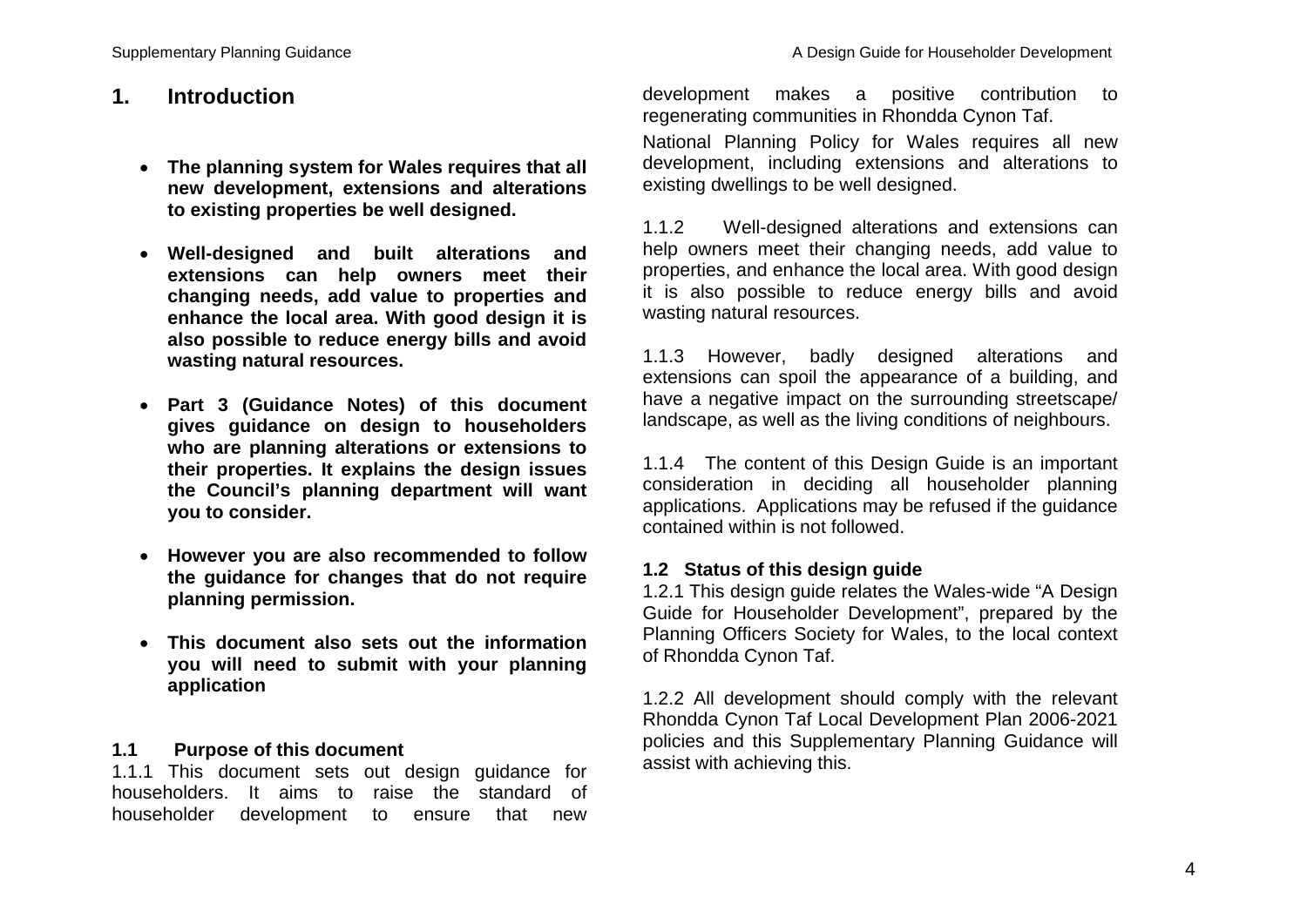# **1.3 Preparing your design**

1.3.1 Good preparation is key to achieving good design. Good preparation will give you a better understanding of how your property could be extended or altered in a way that is acceptable to the Council. Following the steps below will help to address design issues before a planning application is submitted.

#### **1.4 Working out your requirements**

1.4.1 You should think about why you wish to extend or alter your property and your requirements to achieve this. Then think about which of your requirements you consider to be essential and which are just desirable. For example:

#### **Essential**

Additional bedroom Enlarged kitchen

#### **Desirable**

Additional bedroom with en-suite bathroom

Downstairs bedroom and study Garage and workshop

1.4.2 After you have worked out your requirements you should consider the advice of this design guide by referring to the Guidance Notes in Part 3.

# **1.5 Speak to the Council**

1.5.1 The Development Control Service will be able to advise on whether you need planning permission or other consents. They will be able to advise on any particular design issues you will need to address.

1.5.2 When you have decided what you propose to carry out, you should use this guide to assess whether your proposal would comply with the good practice guidance contained within.

#### **1.6 Pre-application advice**

1.6.1 The Council responds to pre-application enquiries on request. Nevertheless, individuals are expected to have done some preliminary work and to have decided what kind of extension or alteration they wish to proceed with before making an enquiry.

1.6.2 Responses to these enquiries are the informal advice of individual Planning Officers and do not guarantee that planning permission will be granted or otherwise, nor that additional issues will not arise during the application process. The ability of planning officers to provide useful informal advice is also dependent on the amount and quality of information supplied.

1.6.3 Site visits and meetings to discuss pre-application enquiries will be held at the discretion of Planning Officers. Written/ drawn details of intended works should be submitted prior to any site visit or meeting.

#### **1.7 What permissions do I need?**

1.7.1 Certain minor changes to your house and small buildings in the garden may be allowed by planning rules without planning permission and are known as 'permitted development'. The Development Control Service can provide advice regarding whether planning permission is required or not. In addition you may require one of the other permissions or consents outlined in Appendix 5.2.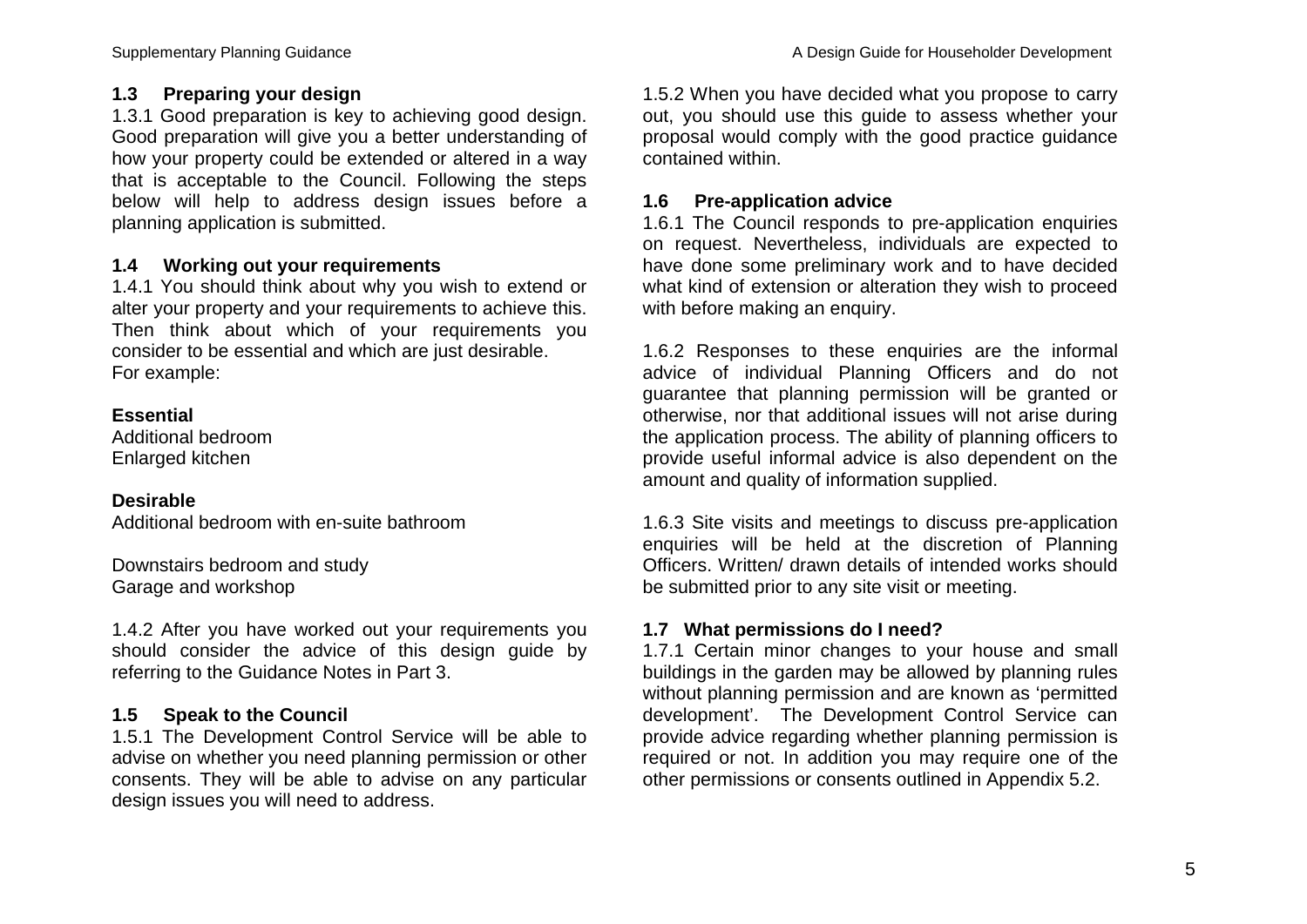1.7.2 In some cases two or more different types of applications are required to be submitted concurrently, to ensure all matters are considered at the same time. For example, an extension to a listed building is likely to require a planning application and a Listed Building Consent application.

1.7.3 If you carry out any work including building an extension or making alterations that need planning permission or another consent without first obtaining the necessary permissions, you may have to put things right later at considerable inconvenience and cost.

#### **1.8 Speak to your neighbours**

1.8.1 After you make a planning application the Council will publicise your application with a site notice and consult with your neighbours. If your neighbours or other third parties object in writing to the Council, it may delay your application or you may need to change your proposals.

1.8.2 If your proposals affect a party wall you will need to comply with the 1996 Party Wall Act. The Council's Development Control Service has copies of a booklet on this, but you will need to speak to an appropriate surveyor if you want further advice.

1.8.3 It is recommended that you talk through your proposal with your neighbours prior to submitting a planning application (and indeed where a planning application is not required to develop). As well as being courteous, this could be useful to ensure issues such as the following are dealt with at an early stage, preventing delays to developing:

- Any specific concerns your neighbours may have regarding the design. You may be able to address these through revisions. This may prevent your neighbour making a formal objection to your planning application at a later stage.
- Issues associated with construction and maintenance, such as obtaining access to adjacent land or ascertaining the exact position of property boundaries. These issues are not typically considered in the planning application process, but could affect your ability to build and maintain your development.
- Discussions with your neighbours are particularly important for properties where extensions affect party walls, or where development (including guttering and drainage pipes) overhangs adjacent properties. Again, these issues are not considered in the planning application process, but it is important to resolve them at an early stage.

#### **1.9 Consider professional design advice**

1.9.1 The Development Control Service is unable to design a proposal for you, nor prepare plans for a planning application. However, plans need to be clear, accurate, and drawn to scale in metric measurements. Although it is not mandatory, many applicants seek a professional consultant to prepare plans for them.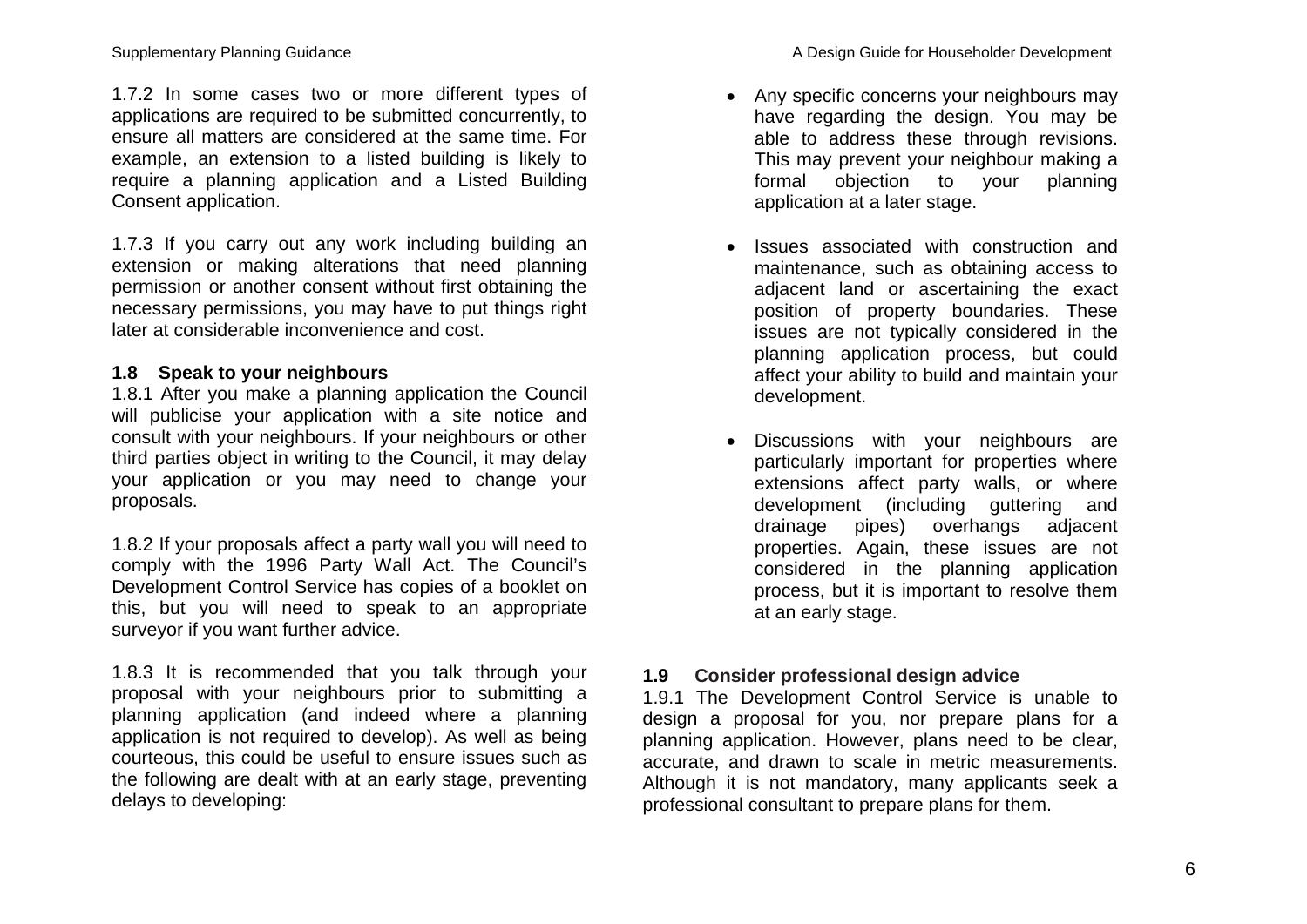1.9.2 A professional advisor can help you prepare plans that meet the local Council's requirements. Finding Professional Advice: The Royal Society of Architects Wales (RSAW) provides guidance on selecting and appointing an architect. In addition the Royal Town Planning Institute, (RTPI), The Royal Institute of Chartered Surveyors (RICS) and the Chartered Institute of Architectural Technologists (CIAT) can provide advice. The Association of Building Engineers (ABE) may also provide advice. Contact details are provided Appendix 5.5. Alternatively you may know someone who has carried out similar work and may be able to recommend someone to assist you. It is a good idea to obtain references from previous clients if possible.

1.9.3 It is in your interests to write down your design requirements, how much you want to spend and what drawings are required to accompany your planning application as a brief to the designer. An important part of your brief should be to meet the requirements of this guide, and to comply with the Council's Development Plan Policies

1.9.4 If you use a professional consultant to prepare plans, you should make sure you have carefully reviewed them before submission and are happy that they meet your requirements.

#### **Conservation Areas and Listed Buildings**

Conservation Areas and Listed Buildings are areas and buildings of special architectural and/ or historical importance. If you live in a Conservation Area and/ or a Listed Building, there tends to be a heightened requirement for sensitive and sympathetic design, to ensure that the character of the area / building is preserved or enhanced. The Council in considering applications has statutory duties that may result in additional requirements and restrictions to the advice given in this Guide.

It is recommended that if you live in a Conservation Area or Listed Building and want to undertake works, that you employ a professional consult with a good understanding of built heritage and conservation matters. You should also note that if you are undertaking works to a Listed Building, you are likely to need Listed Building Consent (see Appendix 5.2). Some works in a Conservation Area may also require Conservation Area Consent (also see Appendix 5.2).

# **1.10 Follow the design guidance**

1.10.1 You should check with the Council's Development Control Service what drawings and plans they would require with your application. Submitting incomplete or inadequate drawings can slow down your planning application. Advice on typical requirements is given at the end of this document in appendix 5.3.

1.10.2 You should follow the guidance set out in this guide to help you achieve a good design. The Council will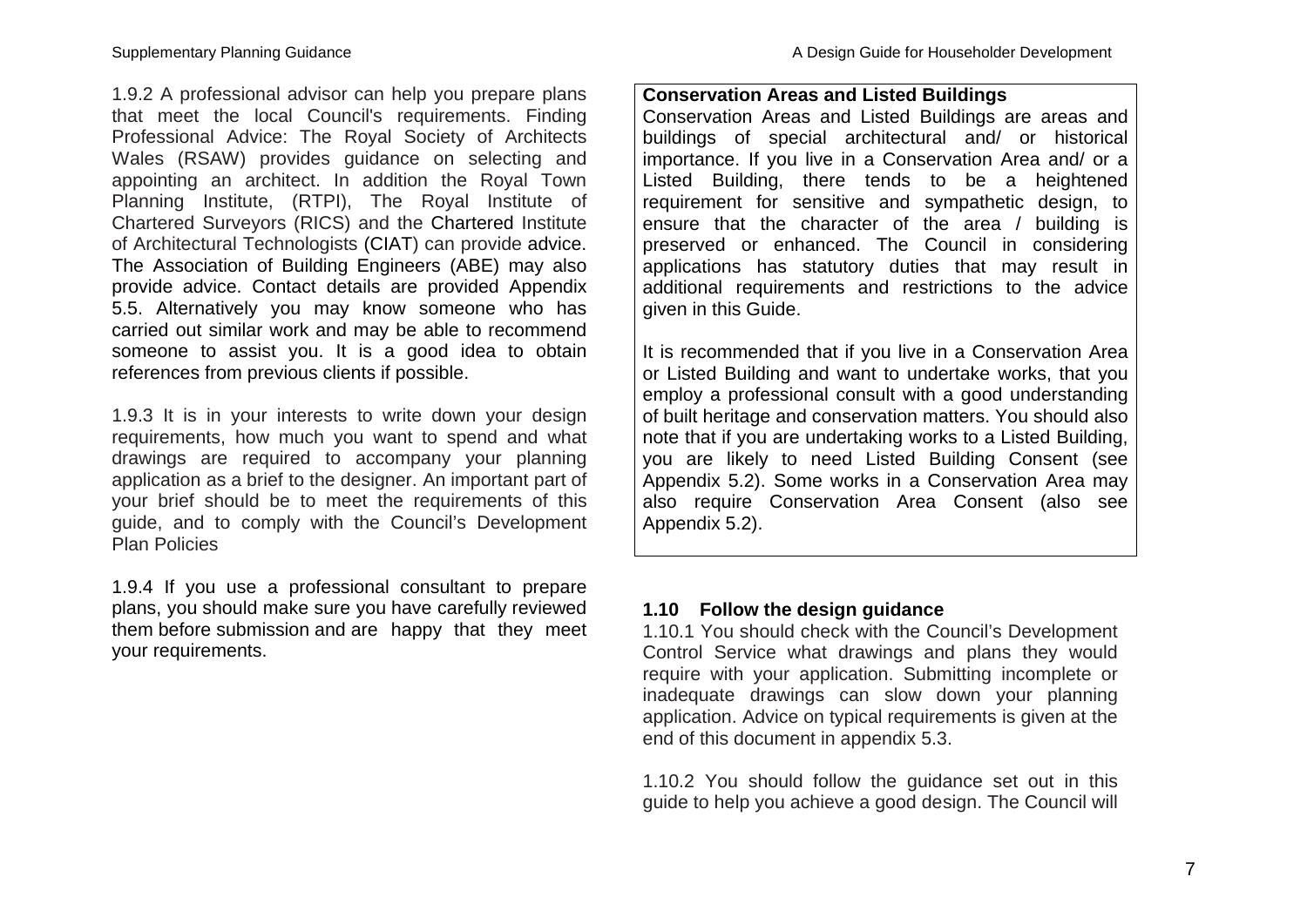check if your plans follow this guidance. If they do not you may be refused planning permission.

# **Extending/ Altering Dwellings in the Countryside**

The extension and alteration of dwellings in the countryside is more strictly controlled than such works to dwellings in the built up areas of Rhondda Cynon Taf, particularly if you live in a building that has been converted from another use. It is generally considered inappropriate to extend a dwelling in the countryside by more than one third of its existing volume. If you live in the countryside, there may be additional requirements and restrictions to the advice given in this Guide.

# **2 Policy Context**

2.1 The Local Development Plan sets out the policies that will be applied in Rhondda Cynon Taf. The relevant policy for the majority of householder development in Rhondda Cynon Taf is AW5 set out below.-

# 2.2 **Policy AW 5 New Development:**

Development proposals will be supported where:-

# 1. Amenity

a) The scale, form and design of the development would have no unacceptable effect on the character and appearance of the site and the surrounding area;

- b) Where appropriate, existing site features of built and natural environment value would be retained;
- c) There would be no significant impact upon the amenities of neighbouring occupiers;
- d) The development would be compatible with other uses in the locality;
- e) The development would include the use of multi-functional buildings where appropriate;
- f) The development designs out the opportunity for crime and anti social behaviour.
- 2. Accessibility
	- a) The development would be accessible to the local and wider community by a range of sustainable modes of transport;
	- b) The site layout and mix of uses maximises opportunities to reduce dependence on cars;
	- c) The development would have safe access to the highway network and would not cause traffic congestion or exacerbate existing traffic congestion;
	- d) Car parking would be provided in accordance with the Council's Supplementary Planning Guidance on Access, Parking and Circulation.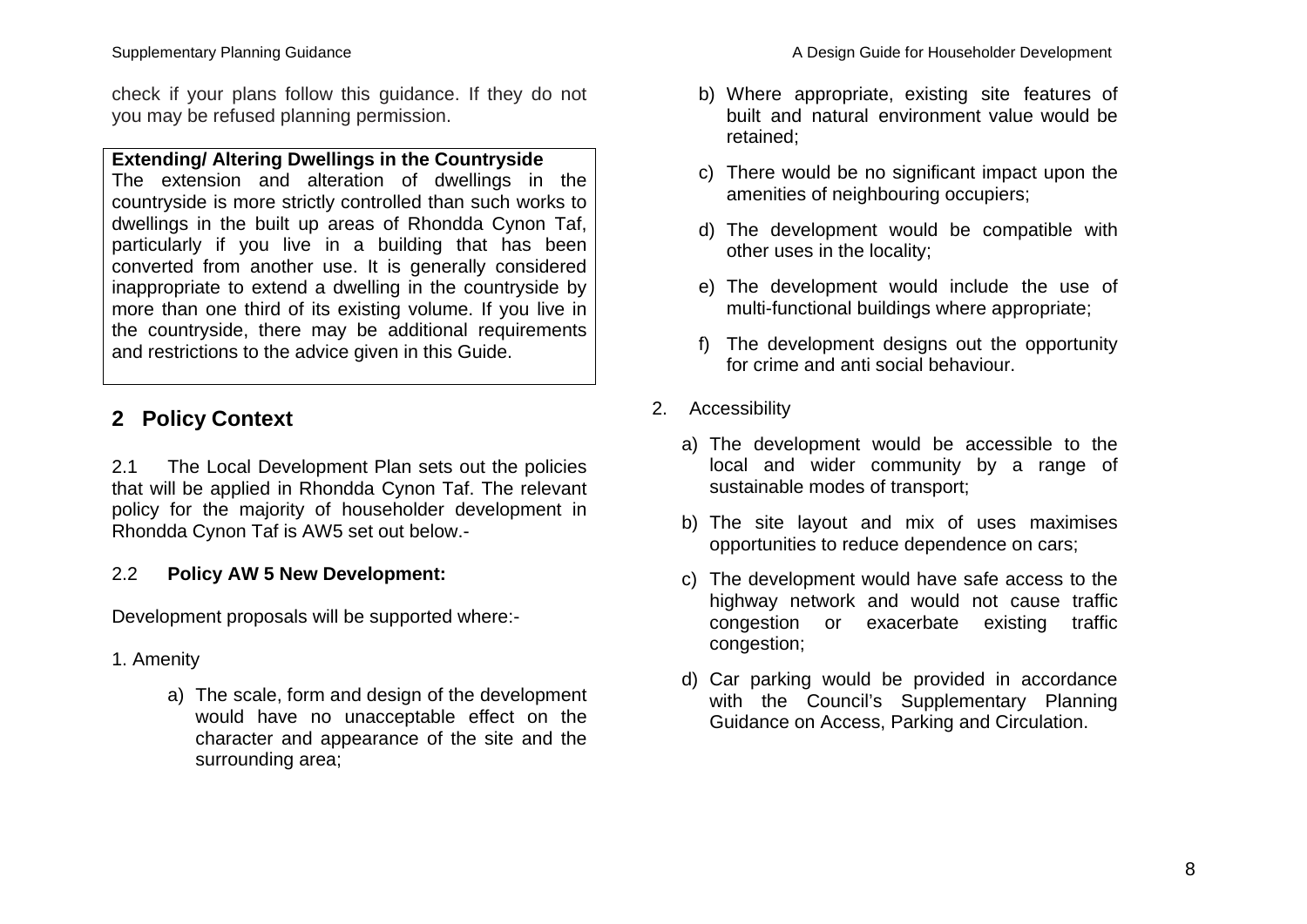#### Supplementary Planning Guidance **A Design Guide for Householder Development**

# **3. Guidance Notes**

|  | 3.1 Understanding your House and Area page 9 |  |
|--|----------------------------------------------|--|
|--|----------------------------------------------|--|

| 3.2 Extensions and Conservatories page 9     |
|----------------------------------------------|
|                                              |
| 3.4 Dormer Windows and Rooflights page 13    |
|                                              |
|                                              |
| 3.7 Providing for Access and Parking page 16 |

- 3.8 Raised Decks and Balconies…………. page 16
- 3.9 Resource Efficiency……………………. page 17
- 3.10 Crime Prevention……………………... page 19

# **3.1 Guidance Note 1 - Understanding your House and Area**

3.1.1 One purpose of the planning system is to safeguard the existing qualities of buildings and streets. Extensions and alterations should be designed to complement the character of your property and street or area. To achieve this you need to understand the character of your property and area. In particular you should consider how your proposals would fit in with the characteristics shown on the drawings below.

3.1.2 One noticeable characteristic of the Rhondda Cynon Taf area is the steep topography. Many properties are built on the Valley sides and the rear of these can therefore often be just as visible as the front. Due to this, additional care is required to ensure that the appearance of a property is acceptable from all public viewpoints. Steep topography can also exaggerate the visual impacts of householder development, as well as impacts on neighbours.



**Typical view of the Valley showing it's distinct topography and urban environment** 

3.1.3 Throughout Rhondda Cynon Taf there is a legacy of past coal mining activity. Hazards that result from coal mining legacy, such as mine entries and shallow mine workings, can sometimes be disturbed by small-scale development. Given that the Planning Authority will not always consult The Coal Authority as a matter of course, it would be prudent for householders undertaking development to consult coal mining information, by contacting The Coal Authority, to identify if any mining legacy issues are present. Contact details for The Coal Authority are listed in Appendix 5.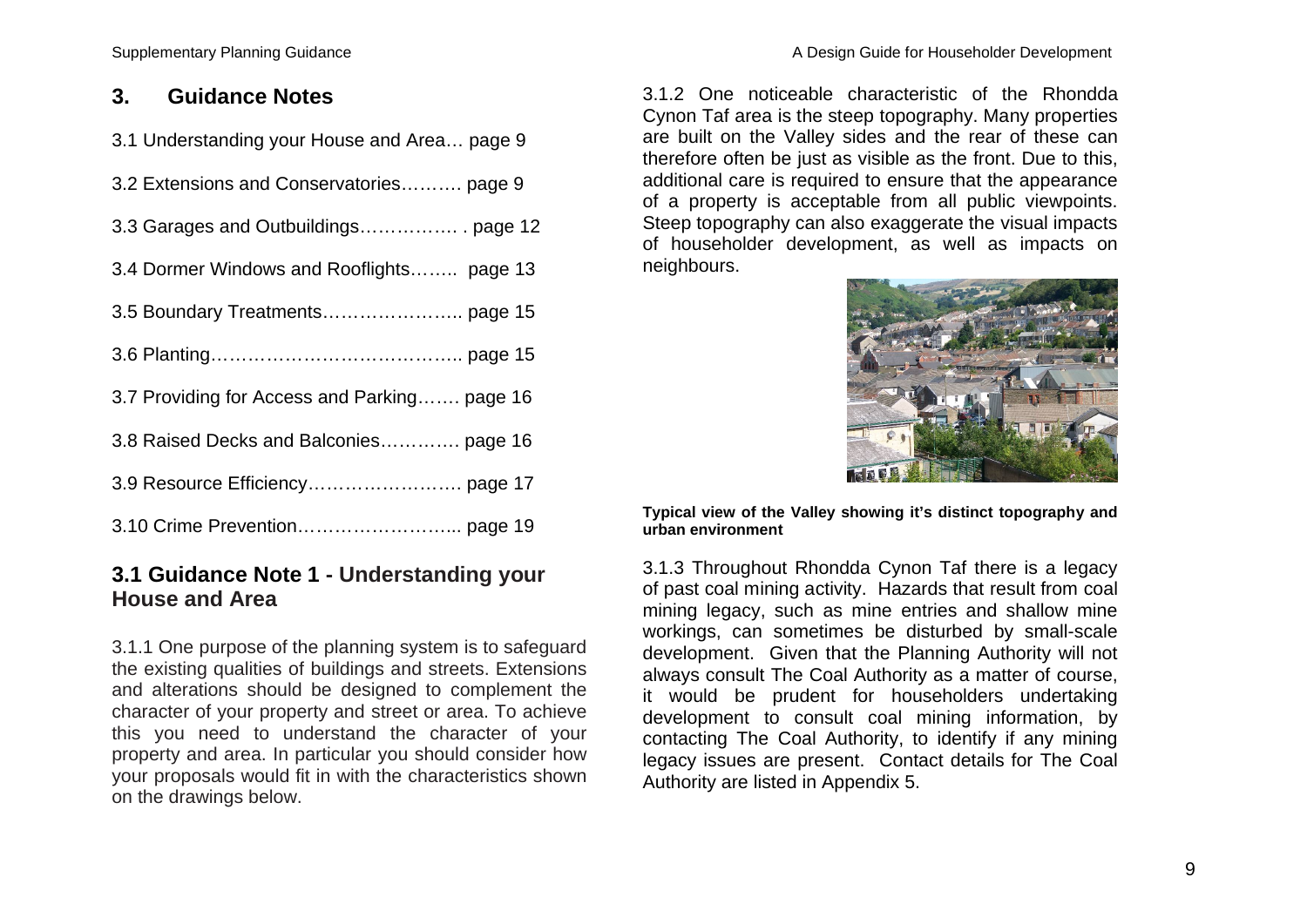# **3.2 Guidance Note 2 - Extensions and Conservatories**

3.2.1 An extension or conservatory is likely to be the most significant change you will want to make to your Property. If poorly designed, it will affect your property, neighbours and street.

#### **3.2.2 The size, shape and position of extensions and conservatories**

3.2.2.1 Key principles to consider when considering the size, shape and position of your extension or conservatory are set out below. Front extensions or conservatories will not normally be acceptable except in special circumstances.

- It is important to consider how your extension or conservatory impacts on access and parking as set out in guidance note 3.7.
- The extension or conservatory should not dominate your house. Unless you are proposing to build a porch to the front of your house, as a general rule extensions and conservatories should be smaller than the house and positioned to the side or rear;
- The extension or conservatory should have similar x and y proportions and the same roof pitch as your house;
- Where possible the extension or conservatory should leave a reasonable space around the house and an adequate area of garden:
- On corner plots extensions or conservatories need to respect the street scene and have suitable boundary treatments;
- Sometimes neighbours can combine extensions to provide mutual benefits. As shown overleaf



#### **3.2.3 Privacy and overlooking**

3.2.3.1 Extensions should not overlook neighbouring houses or gardens. If habitable rooms such as bedrooms, living rooms, studies or kitchens are proposed on the first floor or above, care should be taken to avoid direct overlooking from windows and balconies particularly where the extension is close to the boundary. In some cases such as sloping sites, care should be taken to avoid overlooking from ground floor extensions.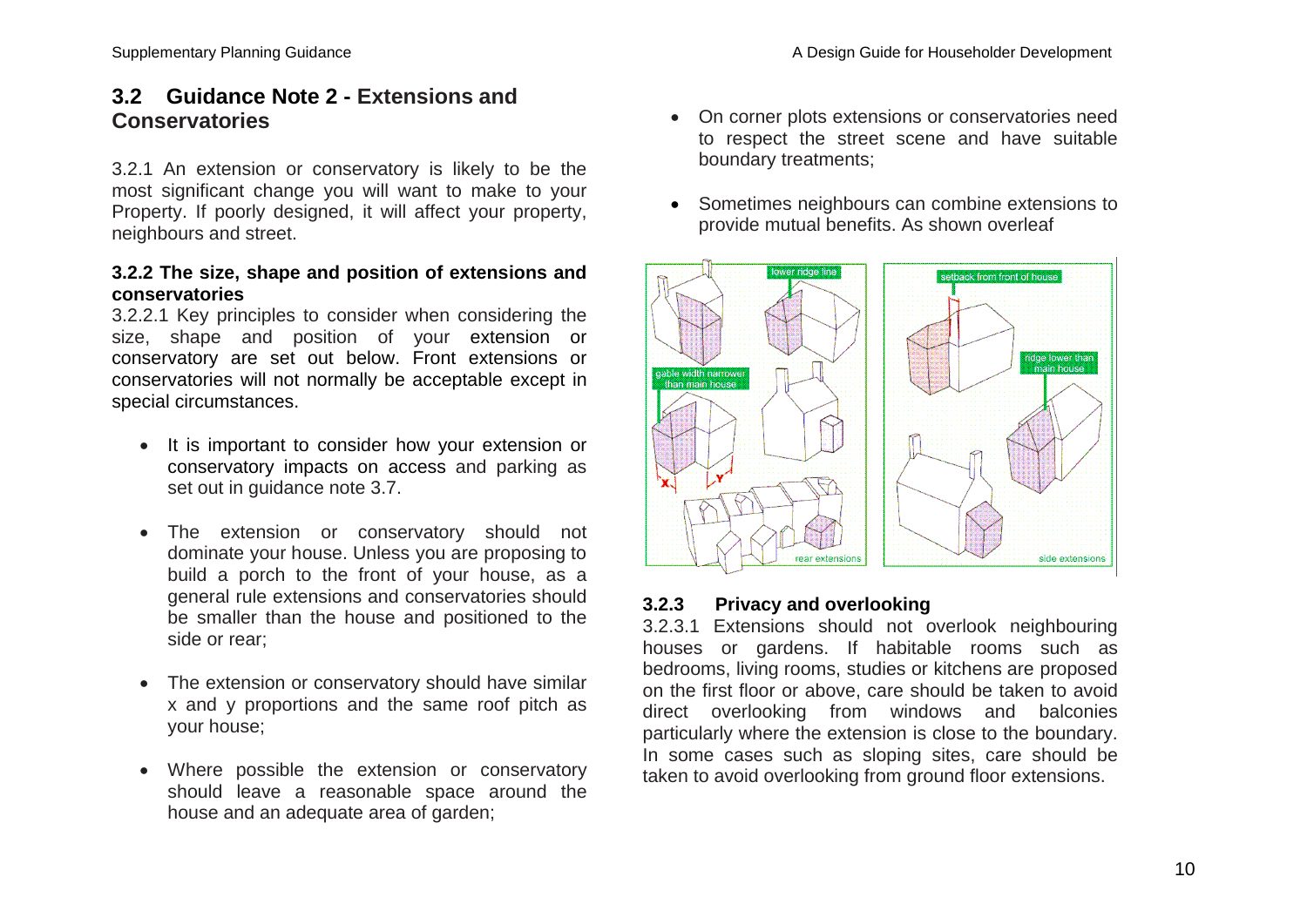



3.2.4 The erection of a 1.8 metre wall or fence can provide a privacy screen between a single storey extension or conservatory and a neighbour's garden.

3.2.5 Conservatories should not overlook a neighbour's garden. This is particularly an issue where the conservatory is elevated.

#### **3.2.6 Single storey extensions**

3.2.6.1 Shorter distances than above may be acceptable for bungalows, single storey extensions and conservatories depending on the arrangement of the windows and boundary fencing or hedge planting.

#### **3.2.7 Two storey extensions in a back-to-back situation**

3.2.7.1 A large proportion of existing dwellings in Rhondda Cynon Taf consist of terraced dwellings which are close to one another and which do not allow a great distance between habitable room windows. However, where possible there should be at least 21 metres between habitable rooms of the extension and those in

directly facing neighbouring homes. In some circumstances this may be relaxed, such as where adequate privacy will still be maintained and where a directly facing neighbour already has an extension of similar length to the one proposed in the rear of their property.



#### **3.2.8 Avoiding 'overbearing'**

3.2.8.1 Extensions and conservatories should not be overbearing to your neighbours. As a general rule lengthy two-storey extensions should not be positioned very close to the boundary adjacent to the garden of a neighbour's property and positioning any two-storey extension adjacent to a neighbour's boundary should be avoided where possible.

3.2.8.2 Side extensions should also be sufficiently set back from the front of the property and have a lower ridgeline, to give the impression of subservience to the main house. This is also important when extending one of a pair of semi-detached houses, to maintain a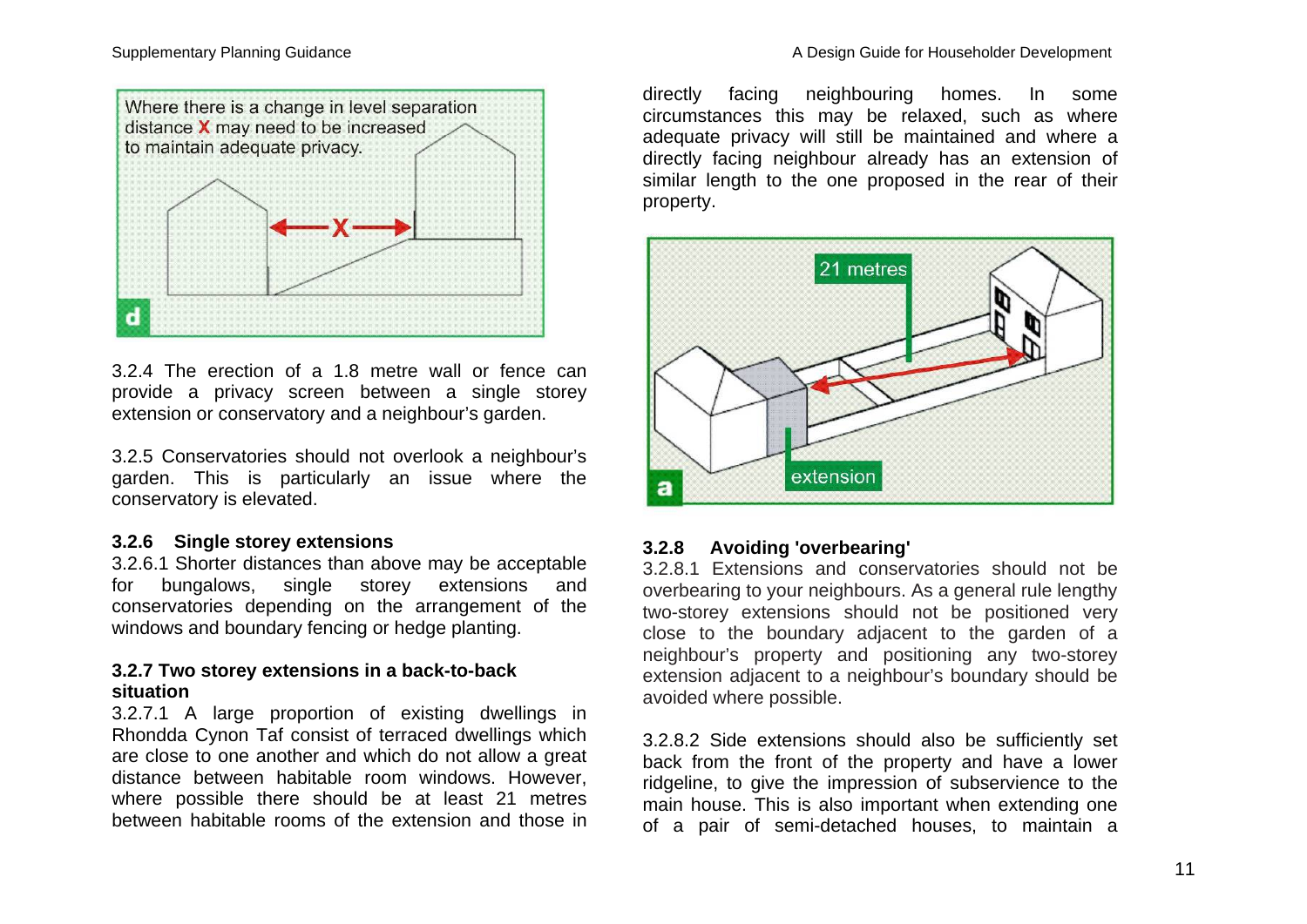symmetrical appearance and avoid "unbalancing" the pair of houses.

3.2.8.3 Side extensions and conservatories should leave an adequate gap between adjacent properties. This is particularly important for streets with detached or semi detached houses where large side extensions and garages can fill the gaps and create the impression of a terrace. The Council may refer to this as the 'terracing effect'.

# **3.2.9 Windows and doors**

3.2.9.1 Extensions should have windows and doors that are similar to the house in size, shape, design and proportion. They should also reflect the pattern and arrangement of the windows of the house.

3.2.9.2 The existing front door and main entrance to the house should be kept unless the Council advises you that an alternative entrance into the house would be acceptable.

# **3.2.10 Architectural style**

3.2.10.1 As a general rule, the architectural style of your extension should be the same as your existing house with similar roof details, windows, doors, and external materials.

3.2.10.2 If you think a more contemporary approach to the design might be appropriate, you should discuss this with the Council at an early stage. In either case, the Council will want to be sure your proposals will contribute to the quality of the locality.

### **3.2.11 Using the right materials**

3.2.11.1 You should avoid external materials that clash with the existing property and the surrounding area.

- In most circumstances the materials that you use for your extension, garage or outbuilding should match those used on your house;
- Although it may not be possible to find matching materials, particularly for older houses, and Building Regulations may have requirements such as double-glazing that will make it difficult to match existing windows, your proposals will be expected to use materials that complement the colours, tones and textures of your house.

# **3.2.12 Conservation Areas**

3.2.12.1 Any proposals must be considered to either preserve or enhance the special character of the area.

# **3.2.13 Listed Buildings**

3.2.13.1 A proposed extension or conservatory needs careful consideration to how it will affect the character and setting of the listed structure. A successful design will respect the existing and be sympathetic in scale. proportions, materials, and architectural features.

# **3.3 Guidance Note 3 - Garages and Outbuildings**

3.3.1 Key principles to consider when considering the size, shape and position of your garage or outbuilding are: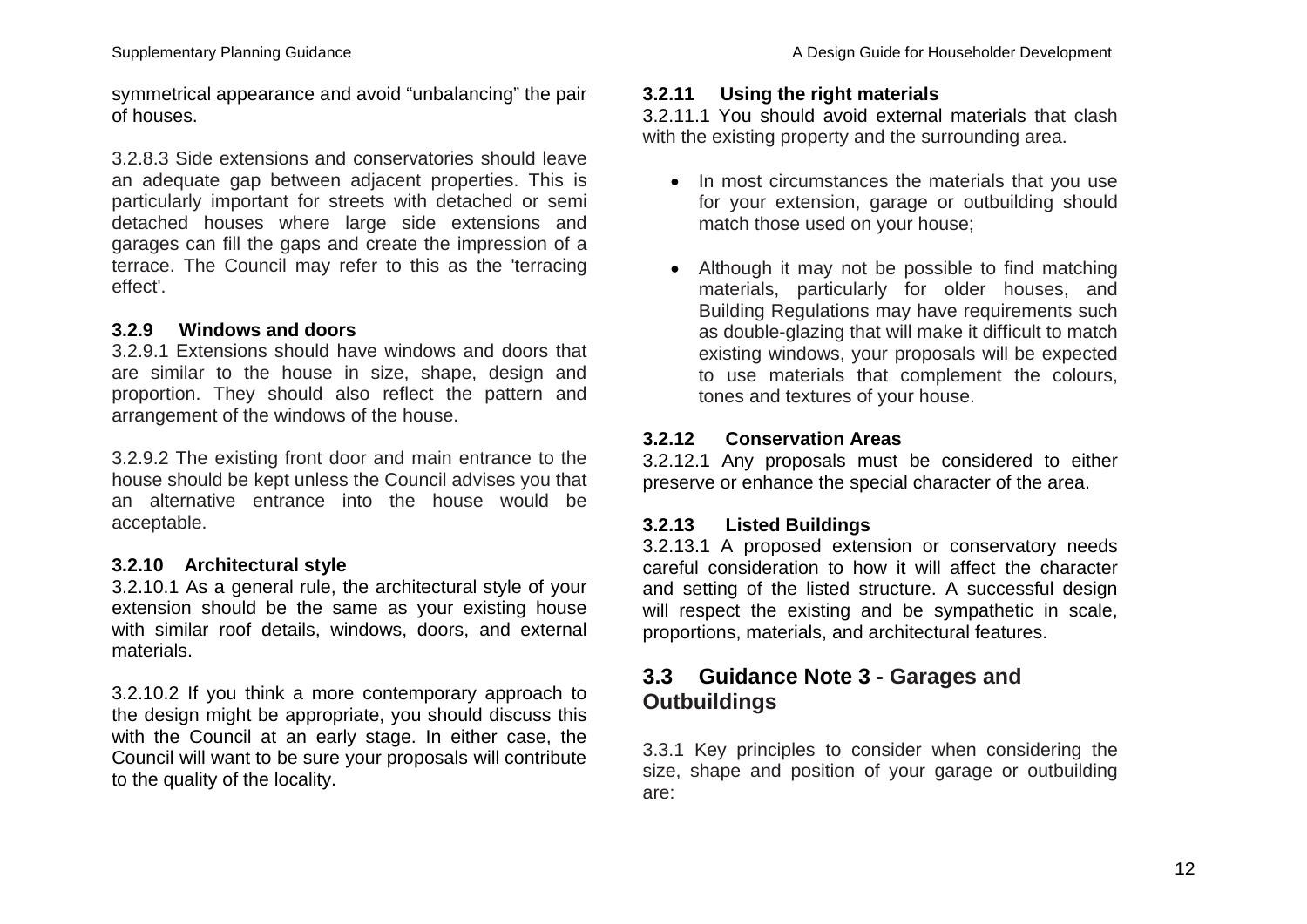#### Supplementary Planning Guidance **A Design Guide for Householder Development** A Design Guide for Householder Development

- Garages and outbuildings should not impact detrimentally on the space about buildings and should be designed to take into account access and parking set out in Guidance Note 3.7.
- They should not result in the loss of trees or other features that are important to the area.
- An outbuilding must be smaller in scale and subservient to the house.
- Garages and outbuildings should normally not be in the front of domestic properties and should not be over dominant in relation to the existing and surrounding properties.
- Garage doors should be as narrow as practical with two single garage doors preferred over one double door. Metal rollers are less likely to be acceptable particularly on front elevations due to their appearance.
- They should be located to have the least impact on neighbouring properties
- Existing outbuildings within the curtilage of a listed building could in some cases be considered to be part of the listing. This could result in the need for consent to carry out works that affect the character. For further information, please contact the Conservation Officer.

3.3.2 A garage attached to the dwelling should follow the same principle as for side extensions. They should have the same roof type and materials as the main dwelling.

and the impact on the amenity of the occupiers of neighbouring dwellings.



# **3.4 Guidance Note 4 - Dormer Windows and Roof Lights**

3.4.1 Increasing the height of the roof to accommodate a loft conversion can disrupt a consistent pattern of development. Where groups of buildings have a common roofline, this would not normally be acceptable. Any proposal should respect the existing pitch and style of roof in the surroundings. Increasing the roof pitch, ridge or eaves height can significantly alter the appearance of a dwelling

3.4.2 Dormer windows are not normally permitted to the front of your house, unless they are an existing local feature.

3.4.3 Sloping roof lights are less intrusive than dormer windows and can reduce the problems of overlooking.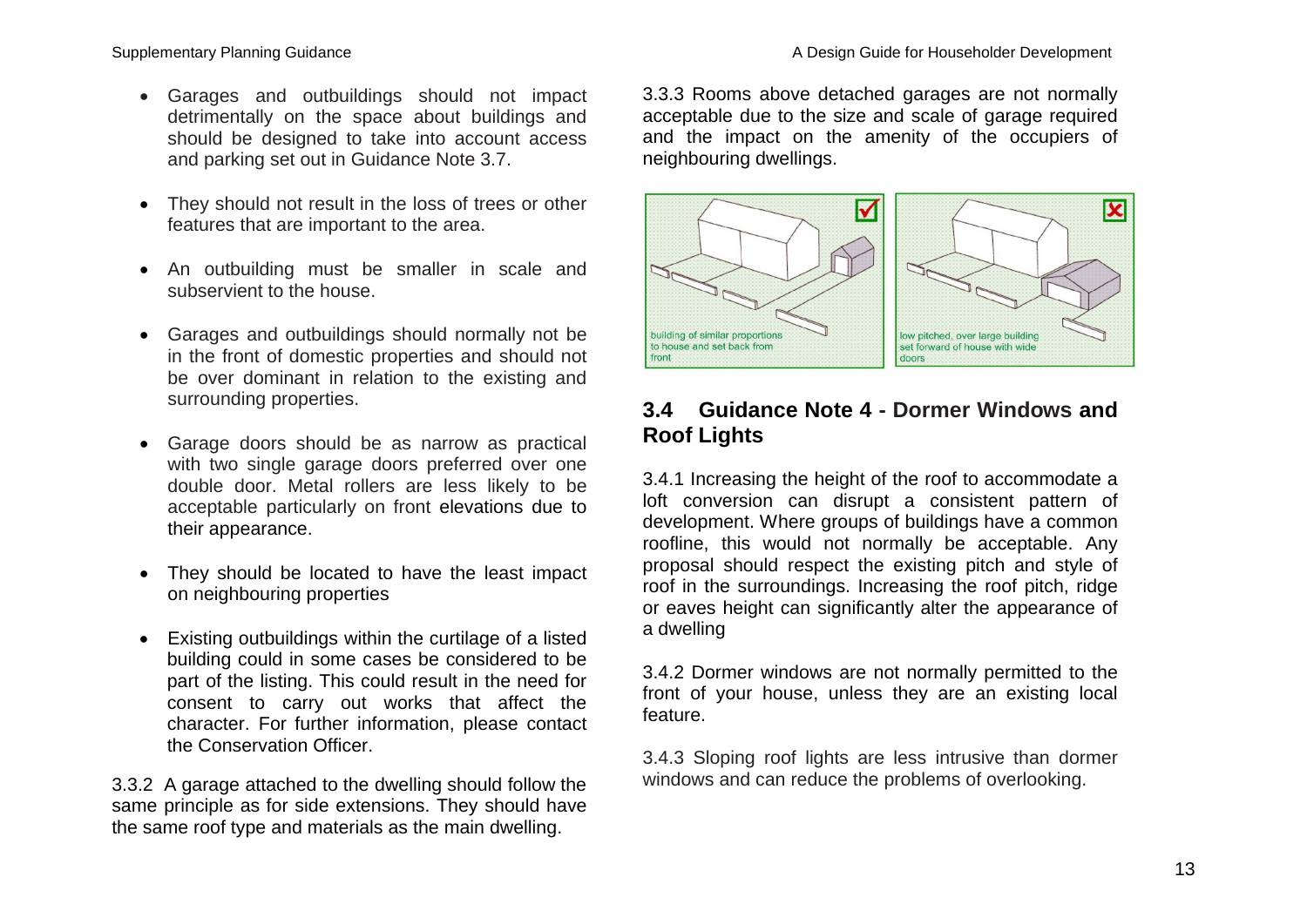3.4.4 The traditional two-storey rows of terraces characteristic in the Valleys do not tend to lend themselves to the addition of dormer windows due to their consistent roof profiles. The steep topography of the area also increases the visual prominence of both the front and rear of properties. Dormer windows are only likely to be permitted on rear elevations where the proposal will not have an adverse impact on "cross valley" views.

Key principles are:

- Dormer windows should be subservient to the main roof and use the same pitch and roofing details as the main roof;
- Dormer windows should cover no more than a maximum of 50% of the roof area on which they are located
- Dormer windows should normally be set well back from the eaves, down from the ridge and in from the sides of the roof;
- New dormer windows should reflect the design of dormer windows that are an original feature of other buildings in your area or street;
- Dormer windows should be positioned to match the pattern of the windows on the rest of your house;
- Two smaller dormer windows are often preferred to one large window;
- Roof lights should ideally be set within the middle third of the roof slope away from gables or roof abutments and chimneys;
- If there is more than one roof light they should be at the same level, evenly spaced, and of the same size, shape and design.
- Excessive numbers of rooflights could be detrimental to the appearance of a dwelling. If the property is in a Conservation Area, is a Listed Building or is a historic building of local importance (e.g. a barn or a chapel), prior consultation with the Council is recommended. Rooflights may only be acceptable on rear elevations and "Conservation Area" type or similar rooflights should be used.

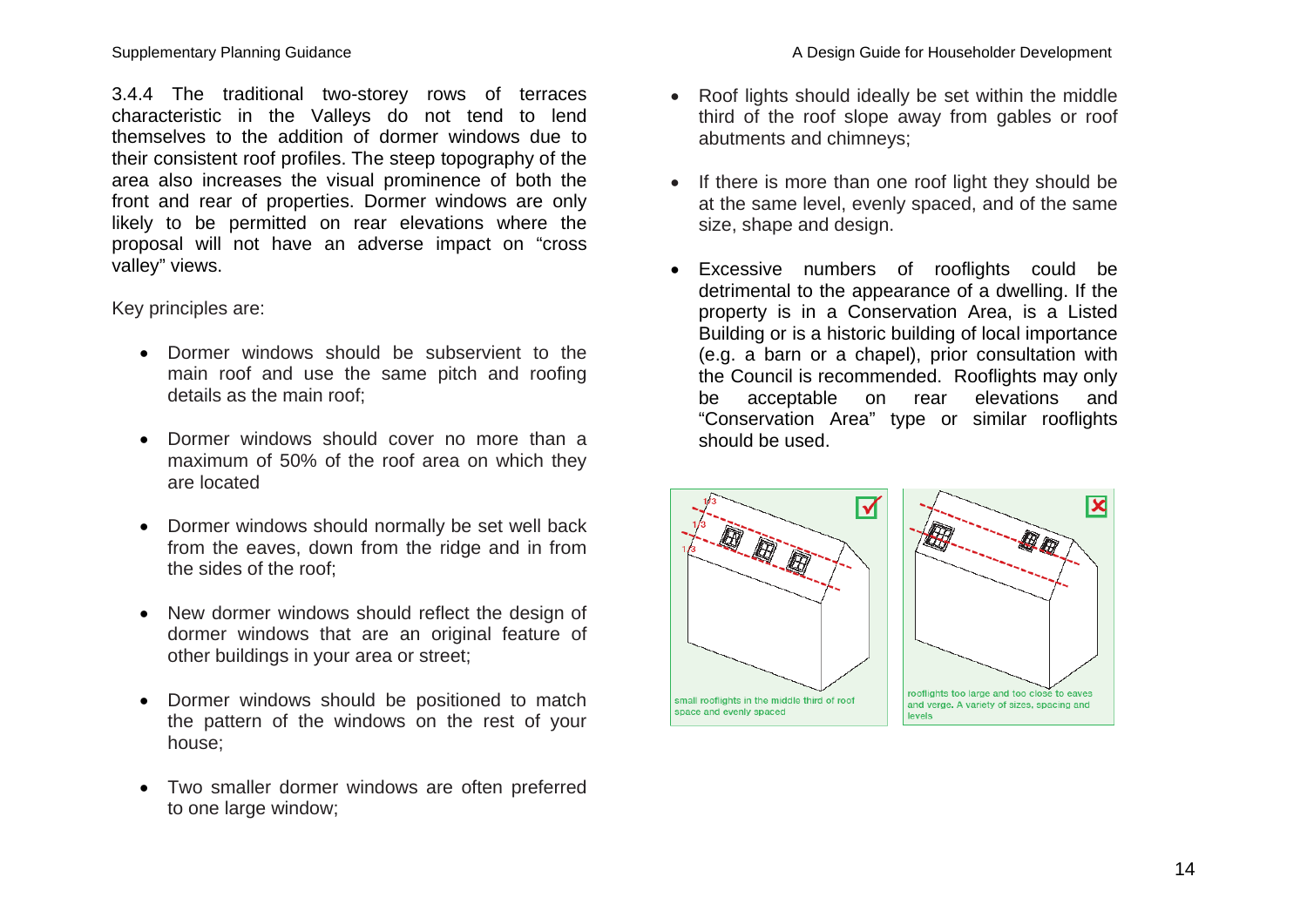

**Above right- no dormers would be appropriate on the front of this terrace due to the visual impact of breaking the consistent roofline. Above left- additional appropriately designed dormers may be acceptable here due to the varied rooflines and the existing presence of dormers.**

# **3.5 Guidance Note 5 - Boundary Treatments**

3.5.1 Boundary treatments can be a feature of the locality, and an attractive addition to the street scene. Consistent frontage treatments (often found where the housing in the street was all built at the same time) contribute to the character of an area and should be retained. New and alterations to boundary treatment often require planning permission.

3.5.2 Frontage boundary treatments such as walls, railings and gates contribute to the quality of the street and provide security. They also help to enclose streets and make them more attractive to pedestrians. Streets can become unattractive if frontage boundary treatments vary or are missing.

3.5.3 Examples are walls (made of stone and brick), metal railings, wooden fences, hedges and gates. In the steeper areas of Rhondda Cynon Taf, there are also many retaining walls, which also act as boundary treatments

3.5.4 Key principles:

- Frontage boundary treatments should match height and type of properties on either side. This is particularly important where they are generally the same along a street, or a feature of the locality.
- New frontage boundary treatments should not obstruct views of the house from the street, or of the street from the house.
- Boundary treatments may not be considered acceptable if your street was originally designed as open plan (i.e. if the front/ side gardens in your area are not enclosed). You should also check in this circumstance that there is no covenant in your Deeds restricting the erection of boundary treatment- this could prevent you doing so regardless of if you manage to obtain planning permission.

# **3.6 Guidance Note 6 - Planting**

3.6.1 Existing trees and planting help make areas more attractive. However it is easy to damage trees and planting when carrying out works either by affecting the soil around the root zone or by cutting roots in the construction of services and foundations.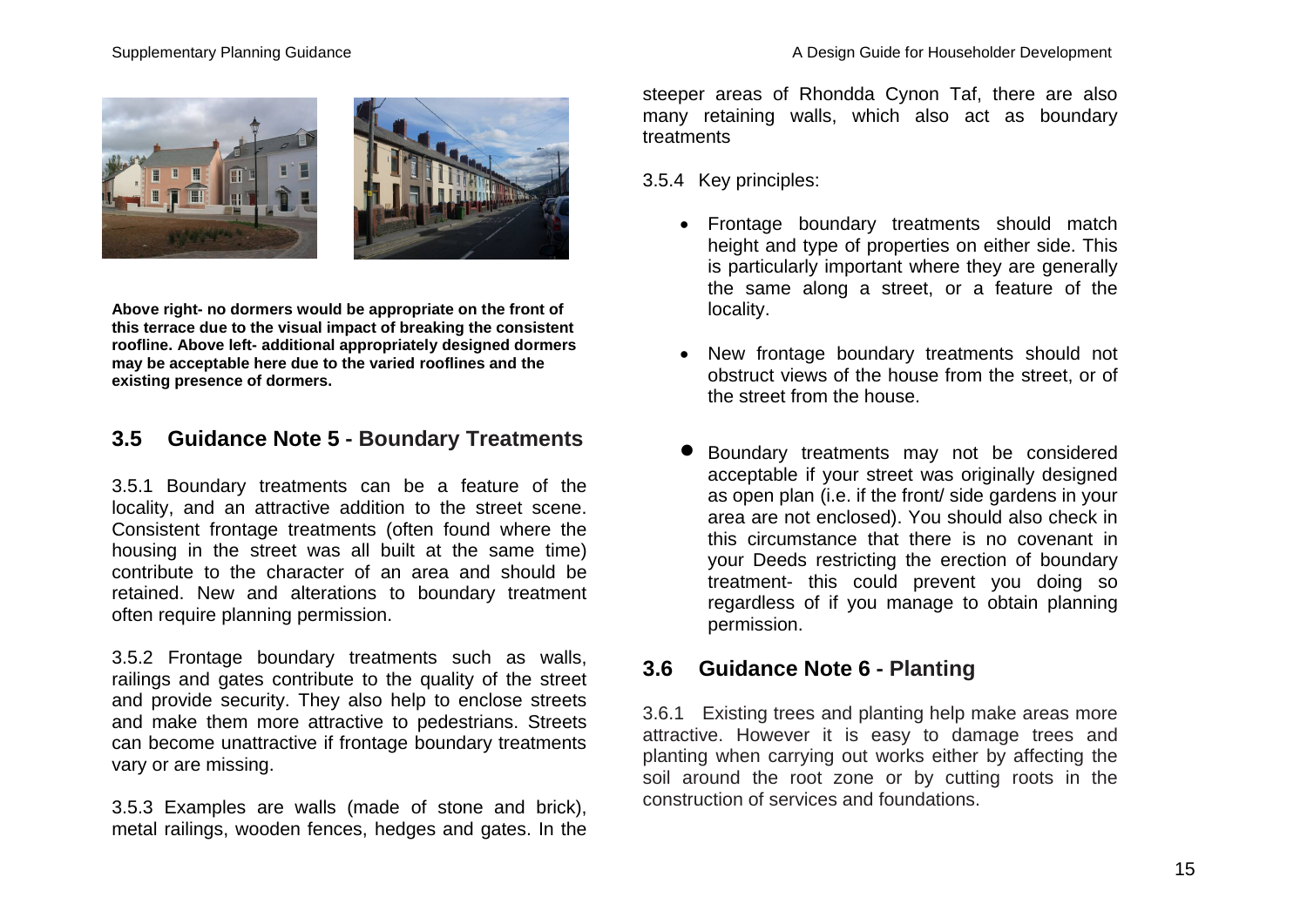- Building works should not be carried out underneath tree canopies or within a two metre radius of smaller trees with an undeveloped crown;
- Equipment or materials should not be stored underneath tree canopies or within a two metre radius of smaller trees with an undeveloped crown;
- Some trees are protected by law by Tree Preservation Orders. It is illegal to carry out work on, or remove these trees without permission. If in doubt check with your Council whether any of the trees on your property are protected by Tree Preservation Orders.
- Also, if your property is within a Conservation Area you should check with the local Council before carrying out any work that might affect any trees.

3.6.2 The roots of large trees generally need to be protected within an area that corresponds with the canopy above. Within this zone building materials should not be stored and roots should not be severed.



# **3.7 Guidance Note 7- Providing for Access and Parking**

3.7.1 You must obtain a separate approval from the Highways Department of the Council if your proposed extension or alteration will result in changes to your vehicular access, more parking spaces, a new driveway, a new crossing to the pavement or verge or if a new dropped kerb is required. You will also need to apply for planning permission if you want to make a new or wider access for your driveway on to a trunk or other classified road. The Council can tell you if the road falls into this category.

#### Key principles:

- Maintain existing off street parking spaces;
- Check with the Council whether your extension may require additional parking spaces. This may be the case if it includes additional bedrooms;
- The access should be safe and the Council will advise on their safety standards and how to meet them;
- Gates will not be allowed where they open out onto the footway or highway.
- New vehicular access off a main road or a very busy road may require a turning area within your plot so vehicles do not have to reverse in or out.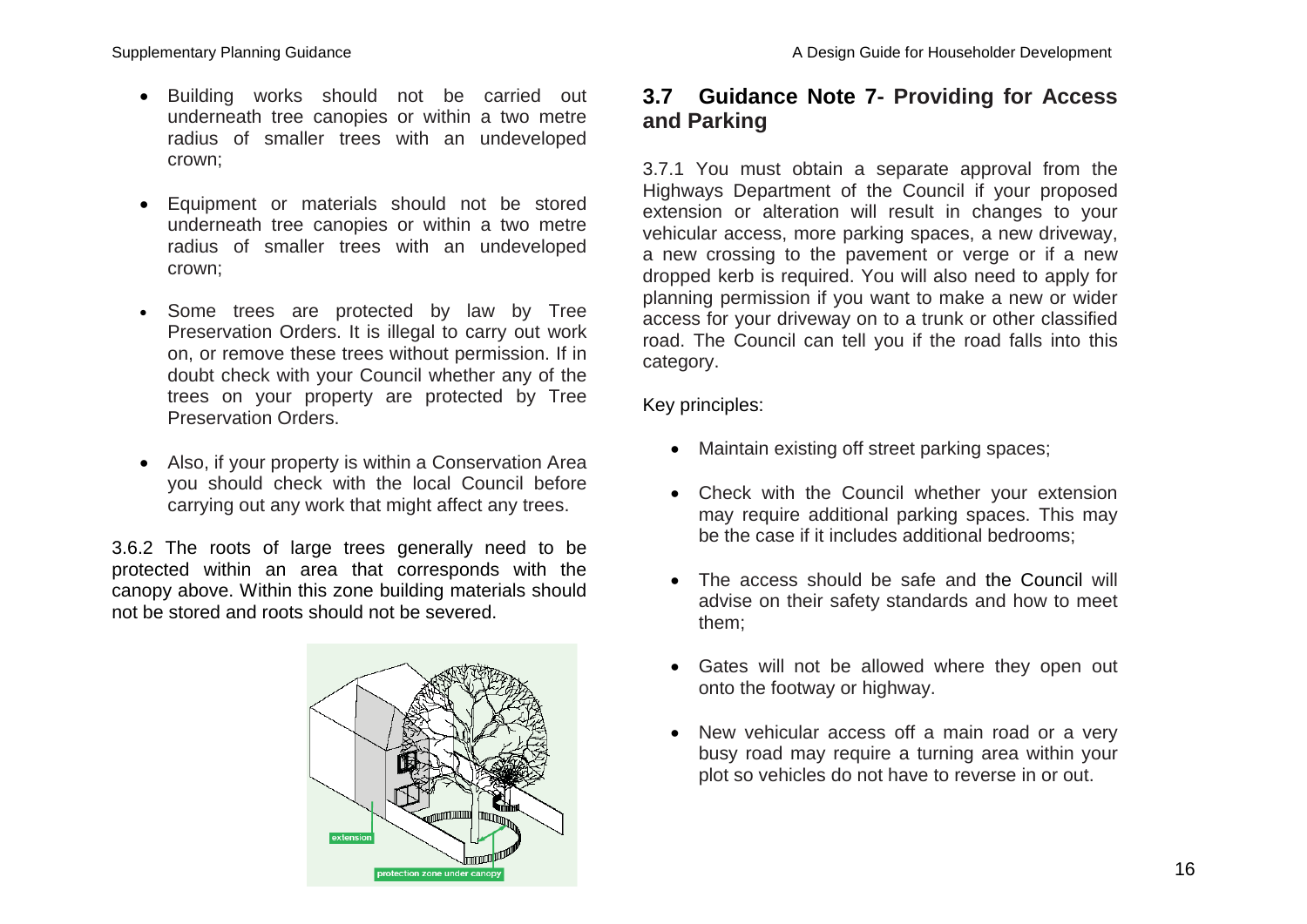- Driveways for parking should measure 2.8m wide by 5.5m long to allow for car doors to be opened comfortably, and to allow garage doors/front doors to be accessible once a car is parked. Garages should have internal measurements of at least 5.5m by 2.8m, however ideally they should be 6m by 3m to allow for additional storage. Parking spaces should be long or larger for disabled access (up to 3.8 by 6m long).
- Any new garage required to provide for parking should not have a detrimental impact on the safety of users of the highway
- Where possible vehicles should be parked where they can be seen to reduce the opportunities for criminals, but should not dominate the space in front of dwellings.

# **3.8 Guidance Note 8 - Raised Decks and Balconies**

3.8.1 Certain decking and balcony designs require planning permission. If you are considering building decking or a balcony you should ensure that when it is constructed it does not result in overlooking of your neighbours property. You should also ensure that the decking or balcony does not dominate the character of the property or its appearance as viewed from the street. If you are considering constructing raised decking or a balcony, you should write to the Development Control Service to ascertain whether or not planning permission is required.

#### **3.8.2 Balconies**

3.8.2.1 Balconies may appear on certain building types such as blocks of flats as original features. However, in many areas they are not traditionally found. Balconies on the fronts of properties and which dominate elevations or are excessively large should be avoided. 'Juliet-style' balconies may be more appropriate to minimise overlooking of nearby properties.

3.8.2.2 When considering a balcony it is necessary to take into account:

- Its impact on neighbours. Will it detrimentally overlook your neighbours' houses and gardens? Would you be happy if your neighbour proposed the same on their property?
- Materials should match the existing property where possible.
- The scale of the balcony should respect the size of the original house and window and door openings

#### **3.8.3 Decking**

3.8.3.1 Decking is a popular way of creating useable space in a garden occupying a steep slope. This kind of raised decking usually requires planning permission.

3.8.3.2 Raised decking on a Valley side can have a tremendous impact on the appearance of the Valley side and your garden. In general, raised decking on stilts is not acceptable, and the area between the original ground level and the decking should be kept to a minimum. You should also think about whether any proposed decking overlooks neighbouring properties.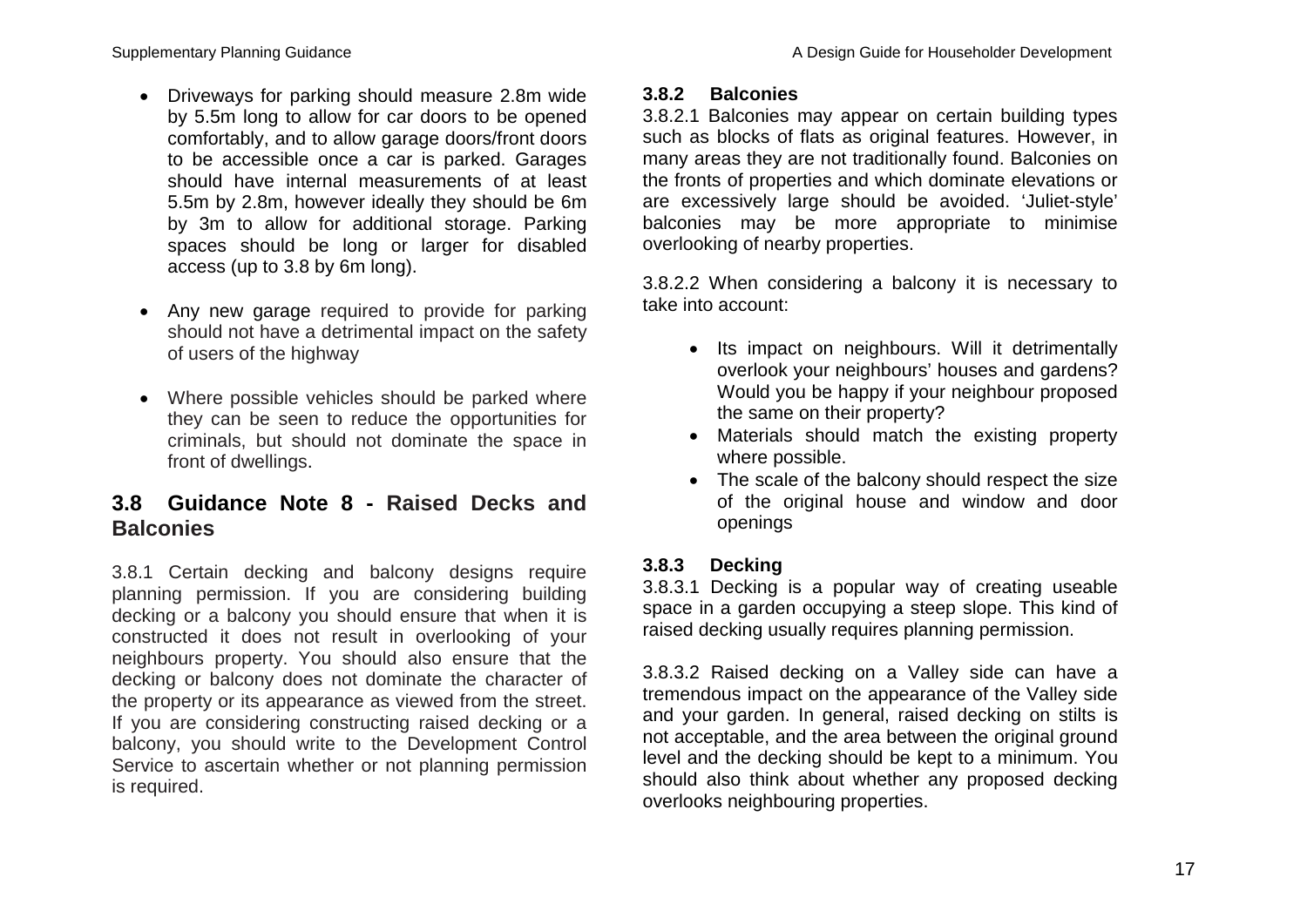3.8.3.3 Raised decking will not normally be permitted where it can be seen from a variety of public viewpoints, nor where it has a detrimental impact upon neighbouring properties.

# **3.9 Guidance Note 9 - Resource Efficiency**

3.9.1 Buildings in the UK are responsible for half of the CO2 'greenhouse gas' pollution. Resource efficiency means minimising the energy your house needs for heating, lighting and other energy uses. It also means using materials and construction methods that do not require a lot of energy to either produce or build.

3.9.2 The minimum requirements to achieve resource efficiency in new construction are set out in the Building Regulations. The Council's Building Control Service can provide you with information of the Building Regulation requirements to meet.

3.9.3 Proposals for alterations and extensions which achieve high levels of resource efficiency, are encouraged by the Council, subject to design and amenity considerations.

Key principles:

 Use high levels of insulation. In general 250mm of loft insulation and around 100mm of cavity wall insulation and 100mm of insulation under a solid ground floor is recommended depending on manufacturers specifications

- Glazing should be sealed double-glazing with a 12mm air space and 'low E glass' to reduce heat loss.
- Wherever possible use materials that are produced locally and which come from a source that can be renewed without harm to the environment. High quality reclaimed materials can save resources and may also provide a better match with the existing building;
- Avoid the use of tropical hardwood and look for timber which is certified as coming from sustainable sources;
- In designing your alteration or extension consider whether there are opportunities to build-in features to produce energy. This may include solar panels or domestic wind turbines. Solar water heating panels can provide 50% of your hot water requirements, while photovoltaic panels and wind turbines can produce some of your electricity. Whilst energy saving features are encouraged, if poorly located they can detract from the character of your house or neighbourhood, especially if the building is listed or within a sensitive area such as a Conservation Area. If you are planning to incorporate any of these features you should check whether they need planning permission;
- You can also save energy and heat your home by making the most of heat from the sun, if your extension faces southeast to southwest. Generally windows on the south side of the building should be larger than those on the north side;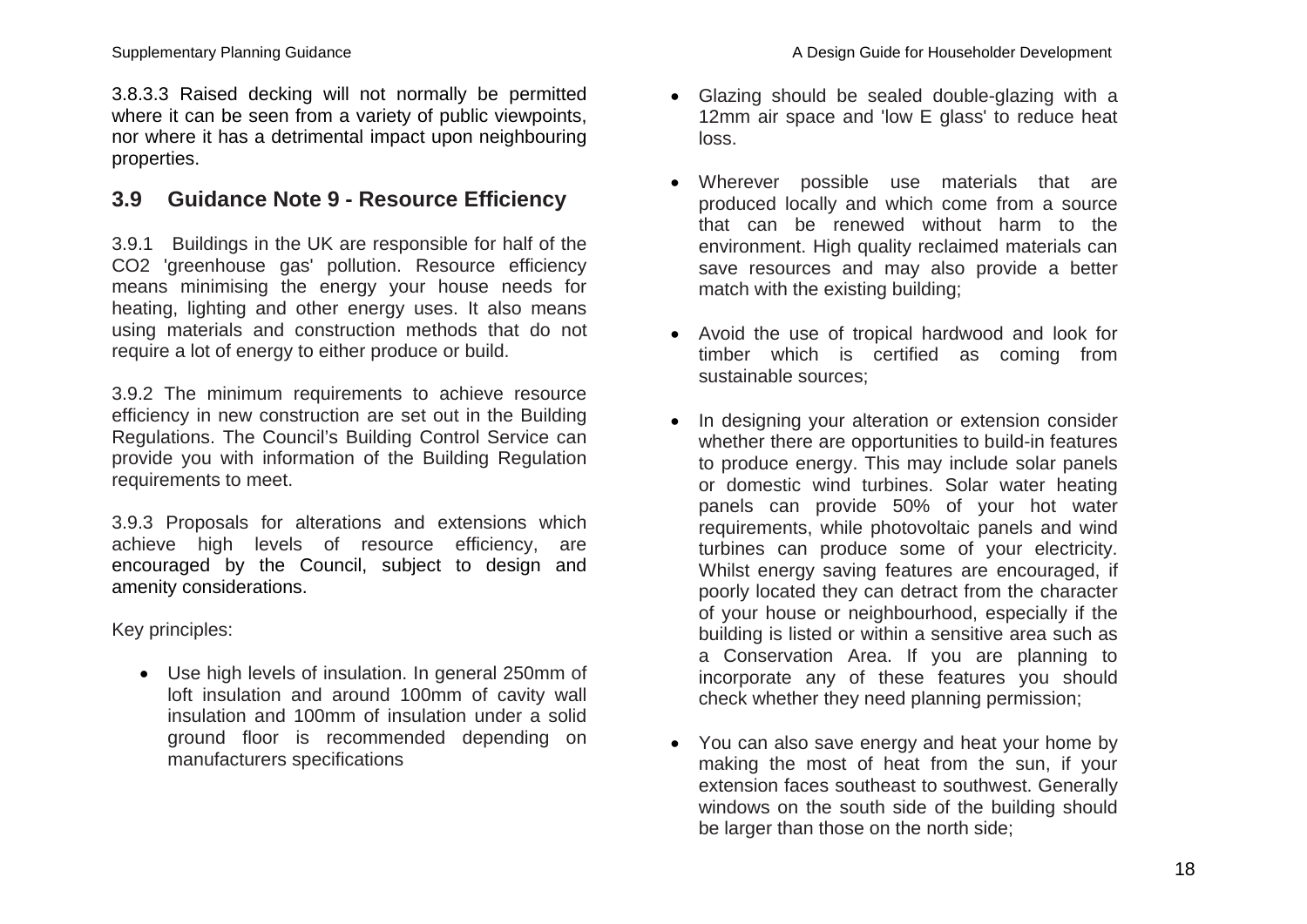- Arrange the internal layout of the extension so that the main habitable rooms are on the southerly side of the building where this does not cause overlooking problems;
- In the summer you can avoid the need for cooling or air conditioning by ensuring that south facing windows are shaded, e.g. by roof overhangs or trees or reflective blinds;
- Although conservatories can provide an additional light room in the winter months, they can be very expensive to heat in the winter and can waste energy. Conservatories should be separated from the main house by an insulated wall and closeable doors and windows so that you can avoid having to heat them when it is cold;
- In very heavy rain, water run-off from hard surfacing can overwhelm drains and cause flooding and pollution. You can avoid this by using a 'green' roof, which has turf or plants sitting on a waterproof membrane and must have a low pitch of less than 15 degrees. Such a roof may increase its weight, and the structure must be able to cope with any extra load. Permeable paving surfaces such as blocks or bricks set in the ground, allow rain rainwater to drain away gradually. Rainwater butts can provide a useful source of water for garden watering or car washing in drier periods;
- If your proposals involve demolition, re-use as much of the demolition waste as possible on-site:

• Provide house entrances away from prevailing winds and protect with a porch or lobby.

3.9.4 A number of contacts for information on renewable energy are given at the end of this document.

#### **3.9.5 Solar Panels**

3.9.5.1 Solar Panels may require planning permission and it is recommended that advice be sought from the Council, before their installation, on both the need for planning permission and the requirement for building regulations approval.

3.9.5.2 Although the Council is supportive of energy efficiency measures, highly visible solar panels are unlikely to be acceptable in sensitive or very visually prominent areas such as Conservation Areas, Listed Buildings or on the front elevation of older and traditional dwellings.

3.9.5.3 Care should be taken to position solar panels on the least visible roof slopes and to install them flush with the roof plane, away from the eaves, verges, and ridge. The use of photovoltaic roof tiles should be considered in more sensitive areas, or if and when a roof needs replacing.

#### **3.9.6 Domestic Wind Turbines**

3.9.6.1 Building-mounted and small freestanding wind turbines for domestic energy production often require planning permission and advice should be sought from the Council prior to their installation. Advice should also be sought on the requirements to satisfy the Building Regulations.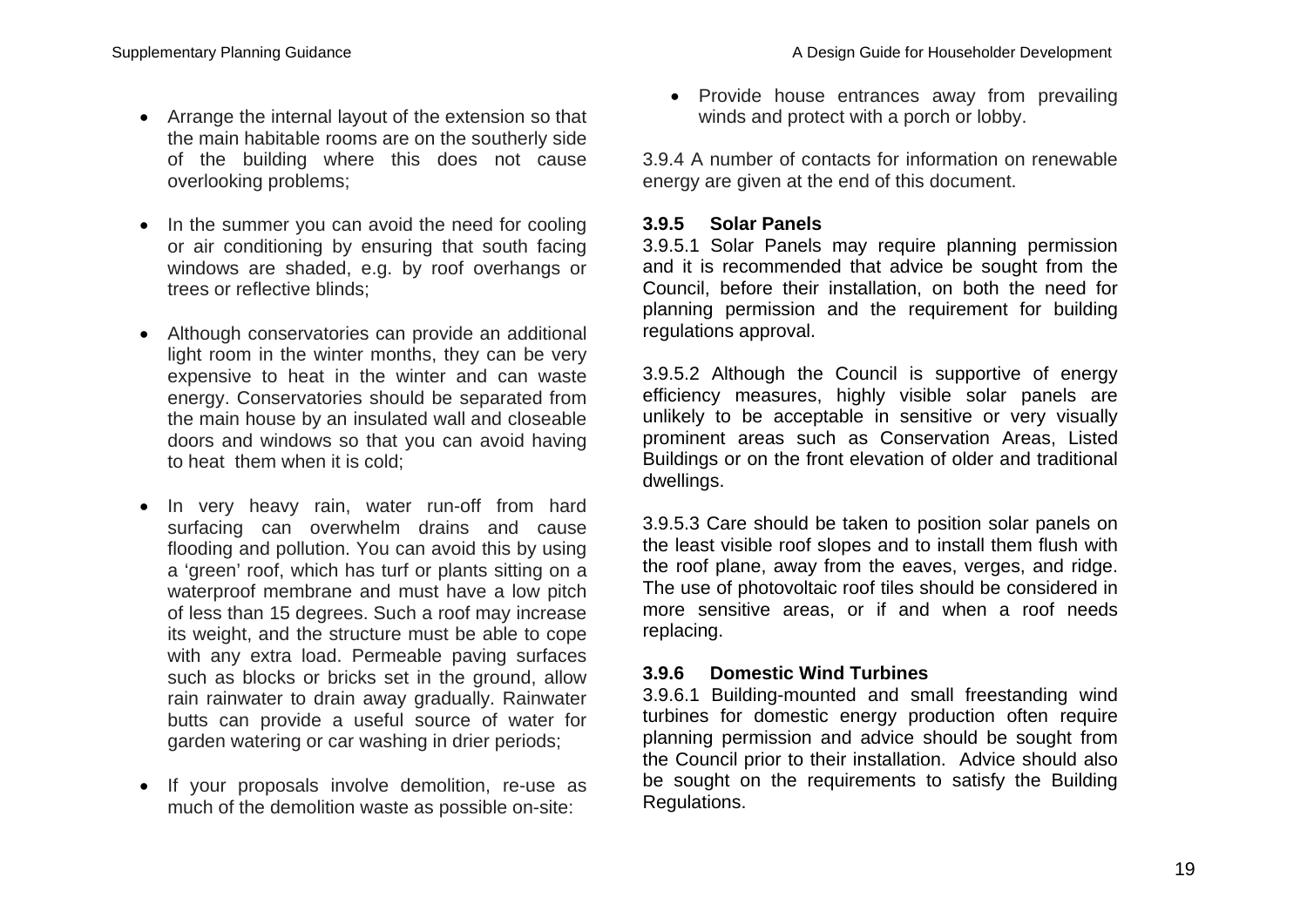3.9.6.2 Due to the contemporary appearance of these structures, they are unlikely to be acceptable in sensitive or very prominent locations such as Conservation Areas, Listed Buildings or the front elevation of traditional cottages.

3.9.6.3 Care should be taken in the siting of wind turbines to minimise their visibility, such as siting on building elevations that are not visible from public roads and footpaths, and below the highest part of the roof and chimney. A balance needs to be sought between the visual impact of the turbine and its performance.

# **3.10 Guidance Note 10 - Crime Prevention**

3.10.1 The Council is obliged to encourage design that reduces crime under section 17 of the Crime and Disorder Act. The Council would therefore ask that you consider the following simple and often inexpensive measures to reduce your chances of becoming a victim of crime.

- Put yourself in the position of a burglar. Is your house an easy target? What can you do to make your home more secure?
- If a burglar or thief thinks they can be seen they are less likely to commit a crime so provide good natural surveillance from your home onto the street, your gardens and driveways. This can be achieved by the careful positioning of windows;
- Where possible ensure that you can view your parking area from your house;
- Low boundaries at the front give maximum visibility but high walls and fences of 1.8m provide good security at the rear whilst side entrances should be lockable;
- Dusk to dawn operated lighting surrounding your property will deter burglars;
- Your should ensure that all locks are securely fitted and meet British Security Standards for locks (BS3621), windows (BS7950) and Doors (PAS 24- 1).
- Consider fitting a good quality burglar alarm, a proven deterrent.
- Particular care is needed when installing security devices on listed buildings, and listed building consent may be required.

3.10.2 The Home Office has published the comprehensive documents, "A guide to home security" www.crimereduction.gov.uk/cpghs.htm and "An introduction to domestic surveying" www.crimereduction.gov.uk/learningzone/homesurvey.ht m?fp available at the Home Office website.

3.10.3 Key security considerations: reducing visibility of rear garden from street, surveillance of drive and street; clear views to street frontage; secure rear fence.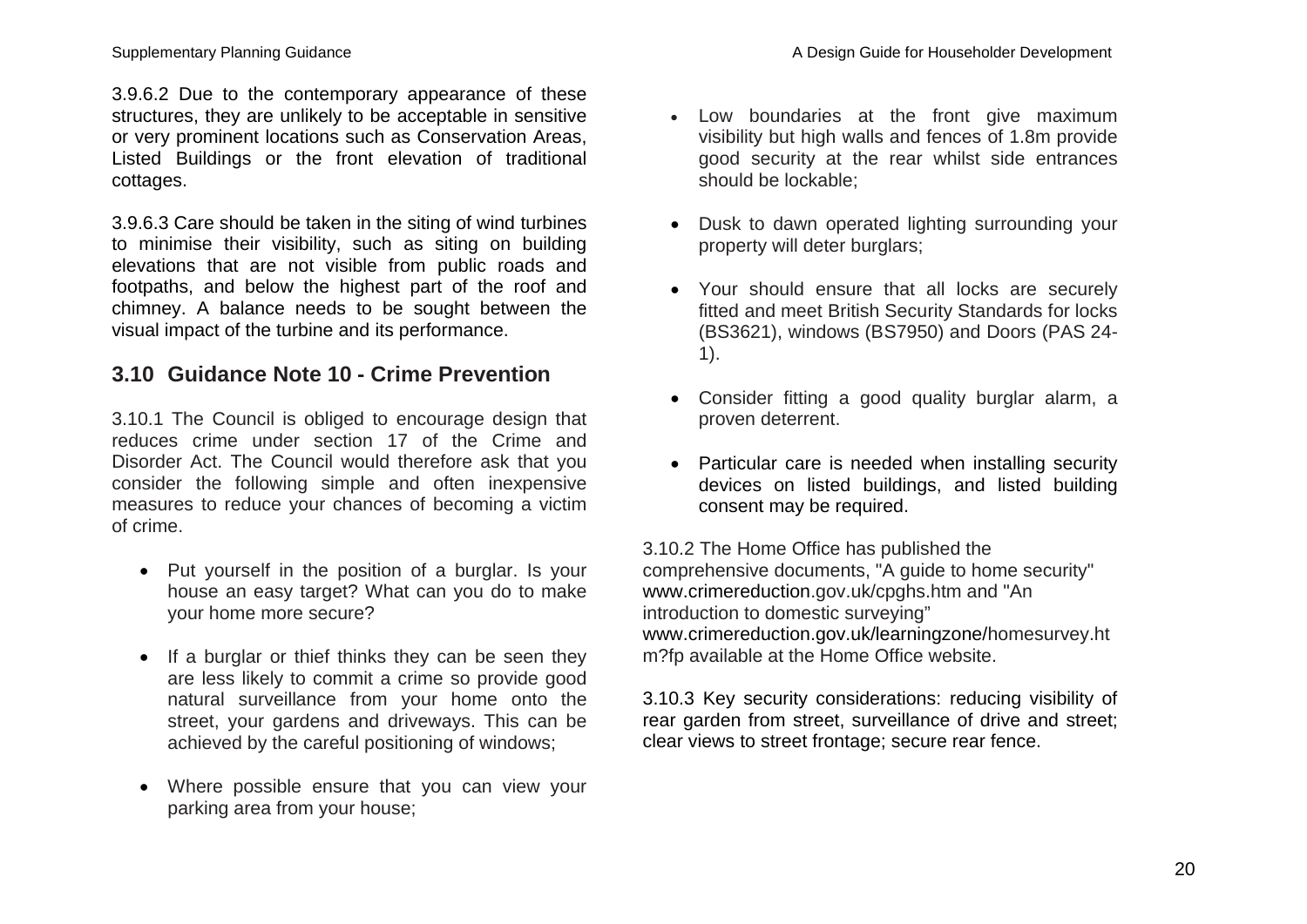# **4. Conclusion**

4.1 The Council strives to achieve better-designed householder development across the County Borough. This document is intended to help home-owners, their agents and Planning Officers alike in developing and assessing proposals.

4.2 National planning policy and guidance requires that all new development, including householder development, is well designed and is appropriately 'future proof'. Unfortunately, like most areas, parts of the County Borough have suffered from a culmination of inappropriate householder development, which is considered to have a negative impact on the appearance of the area. It is the mistakes of the past that this document seeks to avoid.

# **5. Appendices**

# **5.1 Submitting your application**

5.1.1 The Council will have standard requirements for submitting a planning application and you should check what drawings, plans and illustrations will be needed. Typical requirements are set out in this section. Your planning application should be accompanied by a short written statement, which summarises how you have responded to the guidance provided by this guide.

# **5.2 Types of permissions which may be required**

5.2.1 **Listed Buildings:** If your property has a special historic or architectural character it may be a listed building, which gives it statutory protection under planning laws. This means that before undertaking any works you will need to get listed building consent from the Council for most alterations, extensions and other works that affect the character of the listed building both externally and internally.

5.2.2 **Conservation Areas:** If your property is within a conservation area your permitted development rights may be restricted. In certain conservation areas even minor alterations to the exterior of a property may require planning permission. Trees in conservation areas are protected and ensuring an extension will not impact on trees is therefore likely to have greater importance. You must notify the Council if you wish to fell, chop or lop trees in Conservation Areas. Some demolition works in conservation areas will require conservation area consent and you should contact the Council for advice if you intend to carry out such work.

5.2.3 **Tree Preservation Orders:** Some trees, which are important to the local area, are protected by Tree Preservation Orders (TPO) made by the Council. If your works affect a tree covered by a TPO you may need special permission from the Council.

5.2.4 All works must comply with **Building Regulations**. This is a separate requirement to planning permission and the Building Control Service and independent Approved Inspectors can provide advice.

5.2.5 **Protected Species**: Some houses may hold roosts of bats, which are protected by law. The Countryside Council for Wales (CCW) must be notified of any proposed action, which is likely to disturb bats or their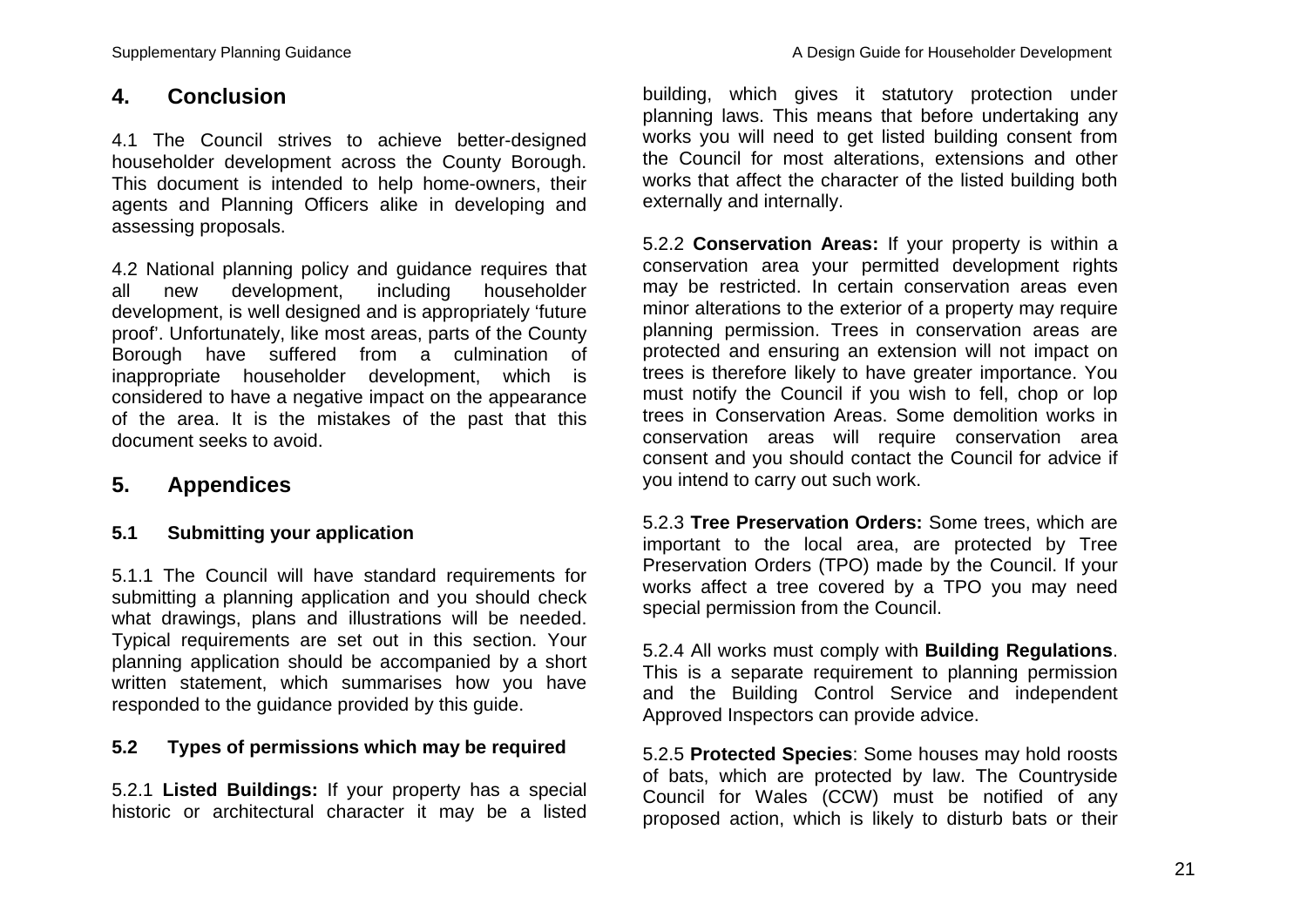roosts. If you think your property may be used as a roost for bats you should contact the Council and CCW to get advice on how to proceed. Contact details for CCW are given in appendix 5.5. Note also that all birds are protected whilst they are nesting and should not be disturbed during this period.

# **5.3 Typical requirements for a householder planning application**

# **5.3.1 Location plan**

- Scale 1:1250 preferably and no smaller than 1:2500
- Including a North point
- Outline the application site in red line, and indicate any adjoining land owned or controlled by the applicant with a blue line
- Show the application property in relation to all adjoining properties and the immediate surrounding area, including roads.
- Show vehicular access to a highway if the site does not adjoin a highway

# **5.3.2 Details of existing site layout - block plan**

- Scale, typically 1:200 or appropriate scale to ascertain required level of detail
- North point, date and number on plans
- Show the whole property, including all buildings, gardens, open spaces and car parking
- Where appropriate: Tree survey, ecological surveys, drainage details
- Indicate all boundaries and the position of nearest buildings.

# **5.3.3 Details of proposed site layout**

- Scale, typically 1:200
- North point, date and number on plans
- Show the siting of any new building or extension, vehicular/pedestrian access, changes in levels, landscape proposals, including trees to be removed, new planting, new or altered boundary walls and fences, and new hard surfaced open spaces
- Show proposals in the context of adjacent buildings, so distances between the proposed development and existing surrounding buildings can be accurately measured.

# **5.3.4 Floor plans**

- Scale 1:50 or 1:100
- In the case of an extension, show the floor layout of the existing building to indicate the relationship between the two, clearly indicating new work
- Show floor plans in the context of adjacent buildings, where appropriate
- In the case of minor applications it may be appropriate to combine the layout and floor plan (unless any demolition is involved)
- Include a roof plan where necessary to show a complex roof or alteration to one

# **5.3.5 Elevations**

- Scale 1:50 or 1:100 (consistent with floor plans)
- Show every elevation of a new building or extension
- For an extension or alteration, clearly distinguish existing and proposed elevations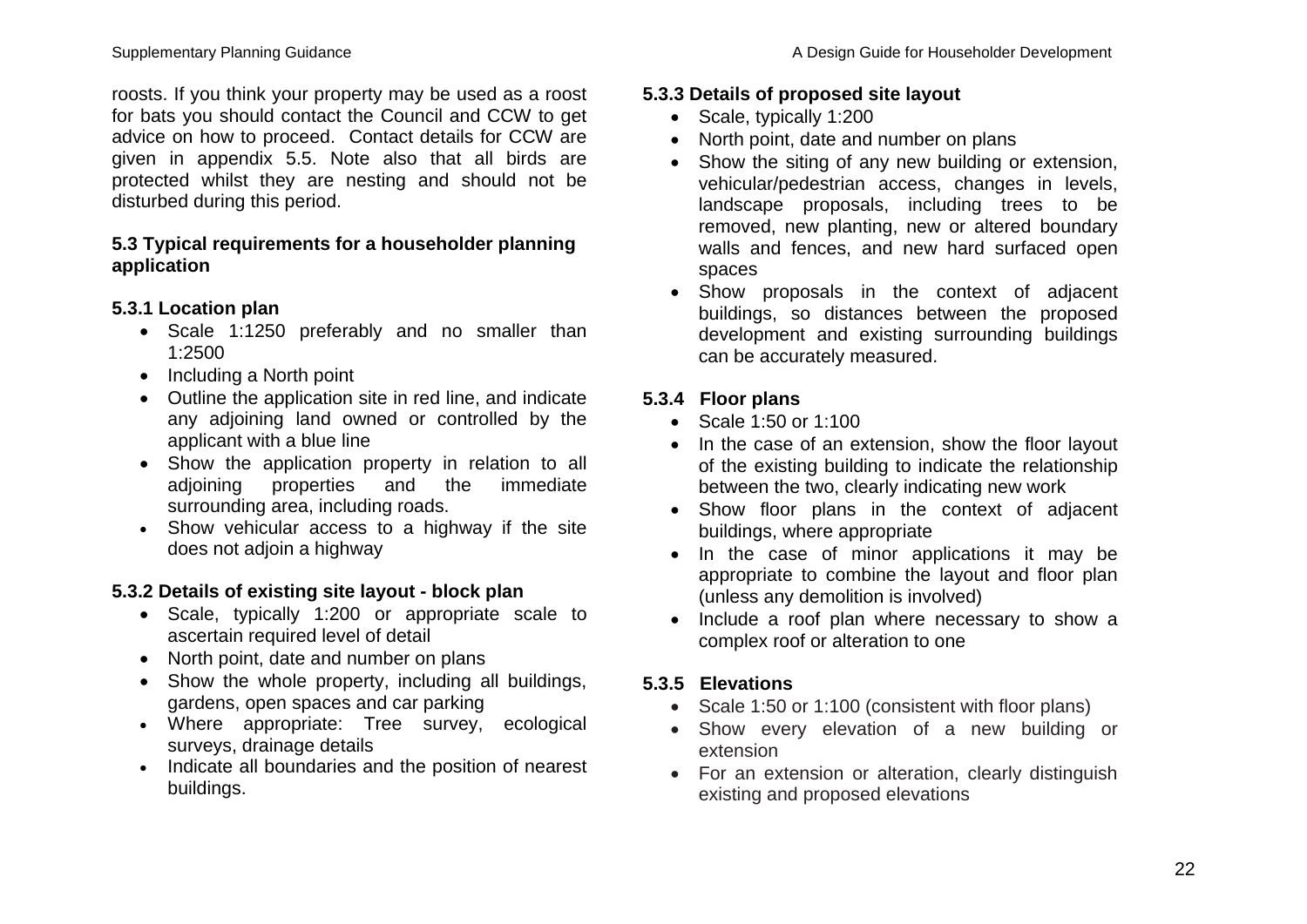- Include details of material and external appearance
- Show elevations in the context of adjacent buildings, where appropriate

# **5.3.6 Cross Sections**

• Scale 1:50 / 1:100 (consistent with floor plans), where appropriate.

#### **5.3.7 Supporting Information**

 Use of photomontages, artist's impressions and / or CAD visualisations to illustrate schemes.

#### **5.4 Further reading**

5.4.1 The following are available from the Welsh Assembly Government or Office of the Deputy Prime Minister (ODPM)

Welsh Assembly Government 2002, Planning Policy Wales

Welsh Assembly Government 2002, TAN 8 Planning for Renewable Energy

Welsh Assembly Government 2009, TAN 12 Design

Welsh Assembly Government 2003, Householder Guide

Welsh Assembly Government 2004, Sustainable Development Action Plan

Building Regulations - Explanatory booklet

Planning Permission - A Guide for Business

A Householder's Planning Guide for the Installation of Satellite Television Dishes

Local Plans and Unitary Development Plans

Outdoor Advertisements and Signs - A Guide for **Advertisers** 

The Party Wall Etc Act 1996: explanatory booklet

Protected Trees - A Guide to Tree Preservation **Procedures** 

### **These more detailed publications may be helpful to some readers:**

BRE 2000, The Green Guide to Housing Specification

Building Research Establishment "Site Layout Planning for Daylight and Sunlight" 1991

BREEAM (BRE Environmental Assessment Method), www.breeam.org

British Standards Institute BS8300, 'Access for Disabled People'

CABE/DCfW 2004, Creating Excellent Buildings

Crime and Disorder Act 1998, Section 17

Considerate Constructors Scheme, www.ccscheme.org.uk

DETR 2000, By Design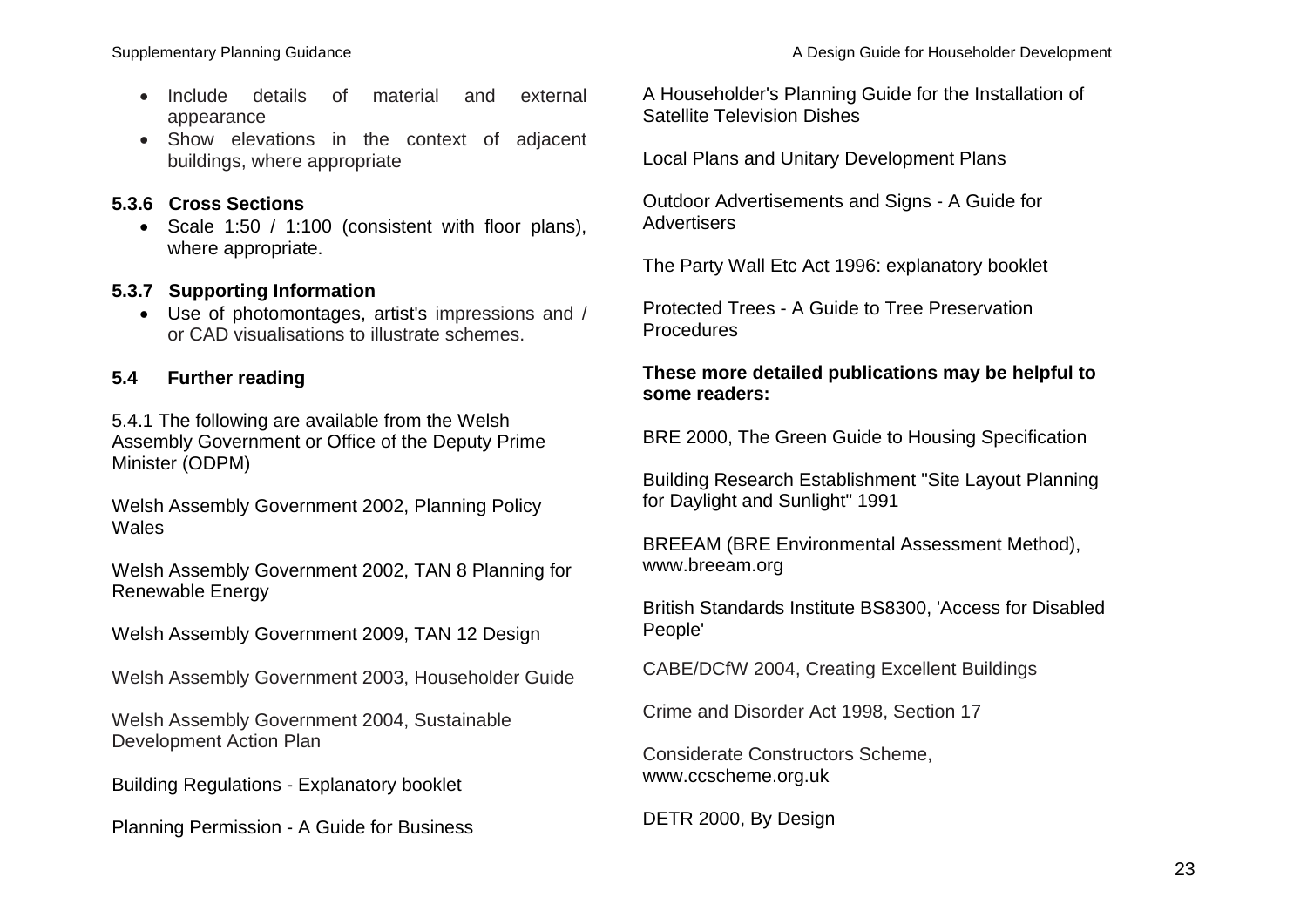# DETR GPG287, The Design Team's Guide to Environmentally Smart Buildings

Disability Rights Commission www.drc.org.uk, Designing for Accessibility,

Centre for Accessible Environments www.cae.org.uk

DoE/Countryside Commission, "Lighting in the Countryside: Towards good practice"

DTLR/CABE, 2001, Better Places to Live

Evans et al November 1998 - The Long Term Costs of Owning and Using Buildings,

The Royal Academy of Engineering

ODPM 2004, Safer Places - The Planning System and Crime Prevention

Sustainable Buildings: Benefits for occupiers, BRE Information paper

Welsh Office Circular 16/94, 'Planning Out Crime'

# **5.5 Contacts**

# **Architecture Centre Network**

The Architecture Centre Network (ACN) coordinates, supports and advances the work of architecture and related centres. ACN seek to secure greater knowledge, access, participation and influence, at all levels, in the creation of an excellent built environment for all: **http://www.architecturecentre.net/**

# **Association of Building Engineers**

The Association of Building Engineers is the professional body for those specialising in the technology of building **www.abe.org.uk**

# **Building for Life**

Building for Life brings together the best designers and creative thinkers to champion quality design of new homes.

**www.buildingforlife.org**

# **Cadw**

Cadw is the historic environment agency within the Welsh Assembly Government with responsibility for protecting, conserving, and promoting an appreciation of the historic environment of Wales.

Plas Carew Unit 5/7, Cefn Coed, Parc Nantgarw, Cardiff, CF15 7QQ Tel: 01443 33 6000 Fax: 01443 33 6001 E-mail: Cadw@Wales.gsi.gov.uk: **www.cadw.wales.gov.uk**

# **Centre for Alternative Technology**

An environmental charity aiming to 'inspire, inform, and enable' people to live more sustainably. Key areas of work are renewable energy, environmental building, energy efficiency, organic growing and alternative sewage systems.

Centre for Alternative Technology, Machynlleth, Powys, SY20 9AZ, UK +44 (0)1654 705950: www.cat.org.uk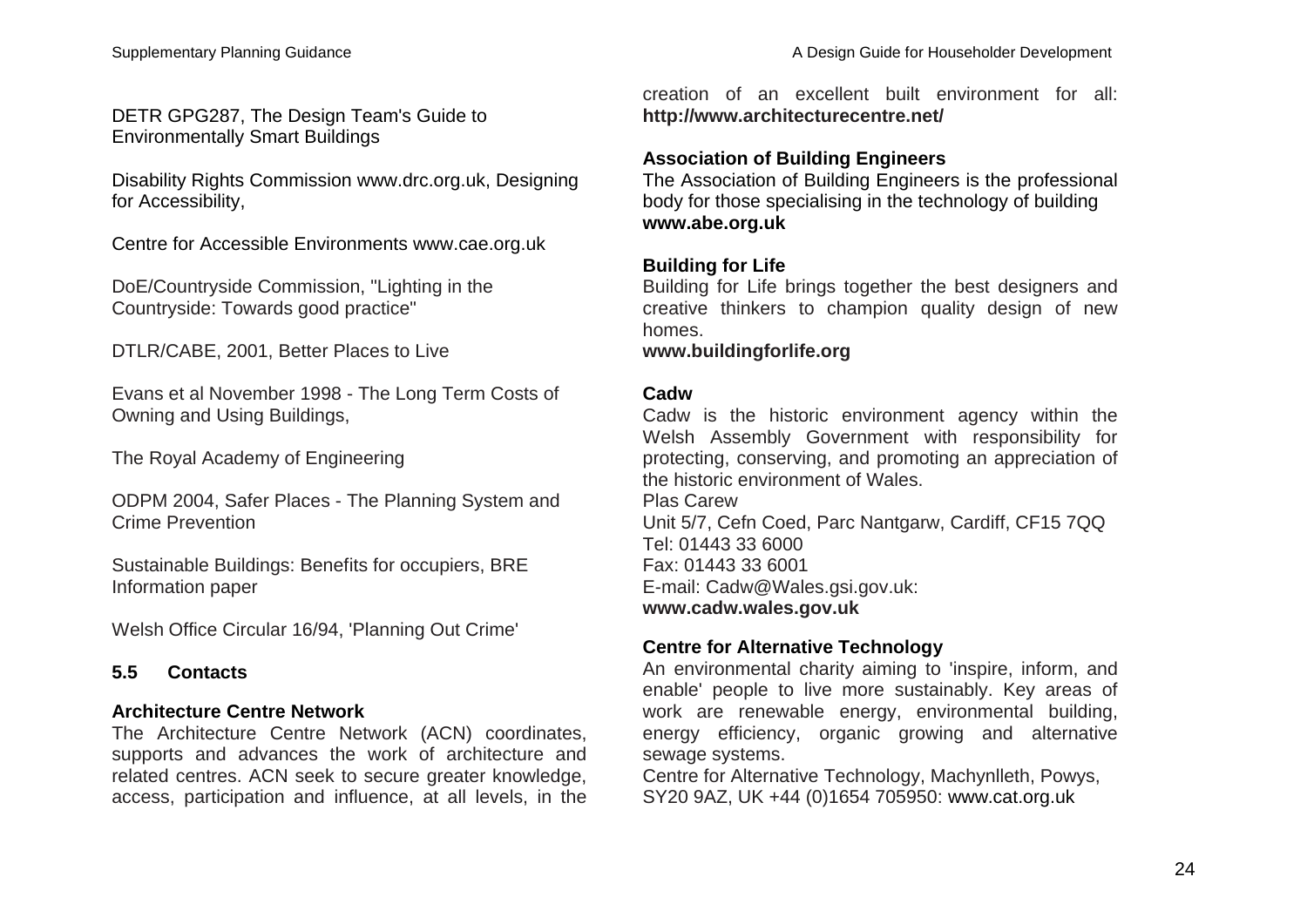# **CIAT**

**Chartered Institute of Architectural Technologists** 397 City Road London EC1V 1NH

Telephone: +44 (0)20 7278 2206 Fax: +44 (0)20 7837 3194 Email: info@ciat.org.uk

# **Civic Trust Wales / Ymddiriedolaeth Ddinesig Cymru**

The Civic Trust for Wales promotes civic pride as a means to improving the quality of life for all in the places where they live and work, and encourages community action, good design, sustainable development and respect for the built environment amongst people of all ages.

3rd Floor Empire House, Mount Stuart Square, Cardiff CF10 5FN

Tel 02920 484606

Fax 02920 464239: **http://www.civictrustwales.org**

# **The Coal Authority**

The Coal Authority works to protect the public and the environment in coal mining areas. The Coal Authority manages the effects of past coal mining in order to promote public safety and safeguard the landscape – now and for future generations.

200 Lichfield Lane, Mansfield, Nottinghamshire, NG18 4RG.

Tel: 01623 637 000 E-mail: thecoalauthority@coal.gov.uk, www.coal.gov.uk

# **Countryside Council for Wales**

The Countryside Council for Wales is the Government's statutory adviser on sustaining natural beauty, wildlife and the opportunity for outdoor enjoyment in Wales and its inshore waters.

Countryside Council for Wales, Maes-y-Ffynnon, Penrhosgarnedd, Bangor, Gwynedd LL57 2DW For all general enquiries contact CCW Enquiry line 0845 1306229 or email:Enquiries@ccw.gov.uk **http://www.ccw.gov.uk/**

# **Design Commission for Wales**

DCFW's mission is to champion high standards of architecture, landscape and urban design in Wales, promoting wider understanding of the importance of good quality in the built environment, supporting skill building, encouraging social inclusion and sustainable development.

DCfW, 4th Floor, Building Two, Caspian Point, Caspian Way, Cardiff Bay CF10 4DQ:**www.dcfw.org**

# **Energy Savings Trust**

A non-profit organisation, funded by government and the private sector. Set up after the 1992 Rio Earth Summit, the organization has aims to achieve the sustainable use of energy and cut carbon dioxide emissions. Energy Saving Trust Wales, Wales Albion House, Oxford Street, Nantgarw, Cardiff CF15 7TR Tel: 01443 845930 Fax: 01443 845940

# **Energy Efficiency information for homeowners** 0845 727 7200

# **Faculty of Party Wall Surveyors**